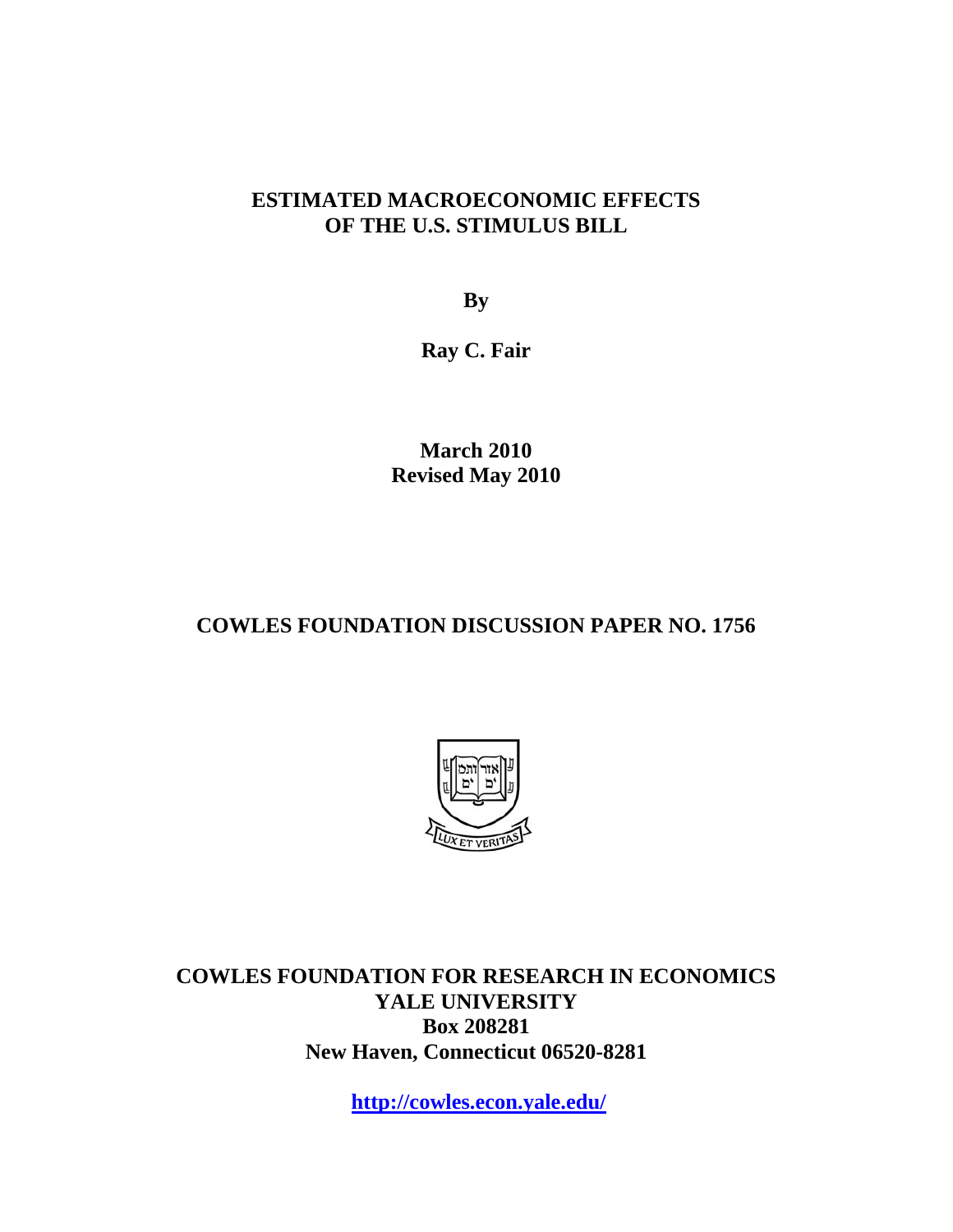# **Estimated Macroeconomic Effects of the U.S. Stimulus Bill**

**Ray C. Fair**<sup>∗</sup>

**May 2010**

#### **Abstract**

This paper uses a multicountry macroeconometric model to estimate the macroeconomic effects of the U.S. stimulus bill passed in February 2009. The analysis has the advantage of taking into account many endogenous effects. Real U.S. output is estimated to be \$554 billion larger when summed over the 12-year period 2009:1–2020:4 (0.29 percent of the total sum of output). The average number of jobs is 509 thousand larger (0.37 percent). There is some redistribution of output and employment away from 2012–2015. At the end of 2020 the federal government debt is larger by \$637 billion in real terms (the debt/GDP ratio is larger by 3.19 percentage points), which may increase the risk of negative asset-market reactions.

# **1 Introduction**

This paper uses a structural multicountry macroeconometric model, denoted the "MC" model, to analyze the macroeconomics effects of the U.S. stimulus bill passed in February 2009. The policy changes are taken from a report issued on March 2, 2009 by the Congressional Budget Office (CBO) (2009). A baseline

<sup>∗</sup>Cowles Foundation and International Center for Finance, Yale University, New Haven, CT 06520-8281. Phone: 203-432-3715; e-mail: ray.fair@yale.edu; website: *fairmodel.econ.yale.edu*. The results in this paper can be duplicated on the author's website, and alternative experiments can be done.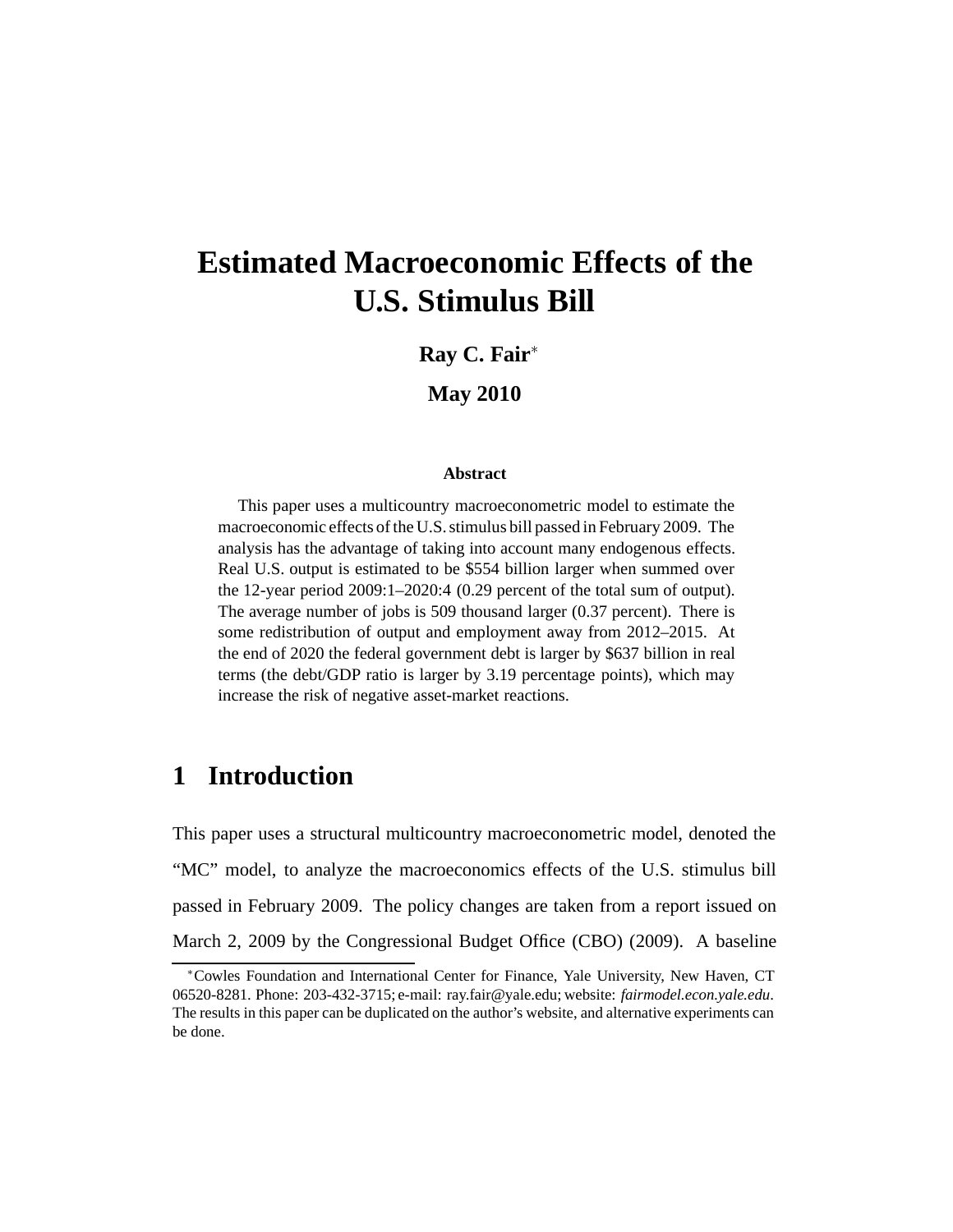simulation is first run under the assumption that the stimulus bill passed (which it did), and then a simulation is run with the stimulus taken out. The difference between the predicted values from the two simulations for each variable and each quarter is an estimate of the stimulus effects on that variable. The simulation period is 2009:1–2020:4. Because the model is a multicountry model, the effects on other countries are estimated in addition to the effects on the United States.

There is considerable controversy about the stimulus effects, and a number of methodologies have been followed to estimate them. The CBO (2010) uses results from two commercial forecasting models and the FRB-US model of the Federal Reserve Board to choose ranges for a number of government spending multipliers on output. These multipliers are then used to compute stimulus effects. Additional equations are used to link output changes to changes in other variables, like employment and the unemployment rate. The estimates are partial in that they are not the result of solving a complete model. Many potential endogenous effects are ignored. Also, as will be seen, the ranges chosen for the multipliers are large, which leads to large ranges for the estimated stimulus effects.

Another procedure for estimating multipliers is what might be called a "reduced form" procedure. The change in real GDP is regressed on the change in a policy variable of interest and a number of other variables. The equation estimated is not, however, a true reduced form equation because many variables are omitted, and so the coefficient estimate of the policy variable will be biased if the policy variable is correlated with omitted variables. The aim using this approach is to choose a policy variable that seems unlikely to be correlated with the omitted variables. Hall (2010) and Barro and Redlick (2010) are concerned with government spending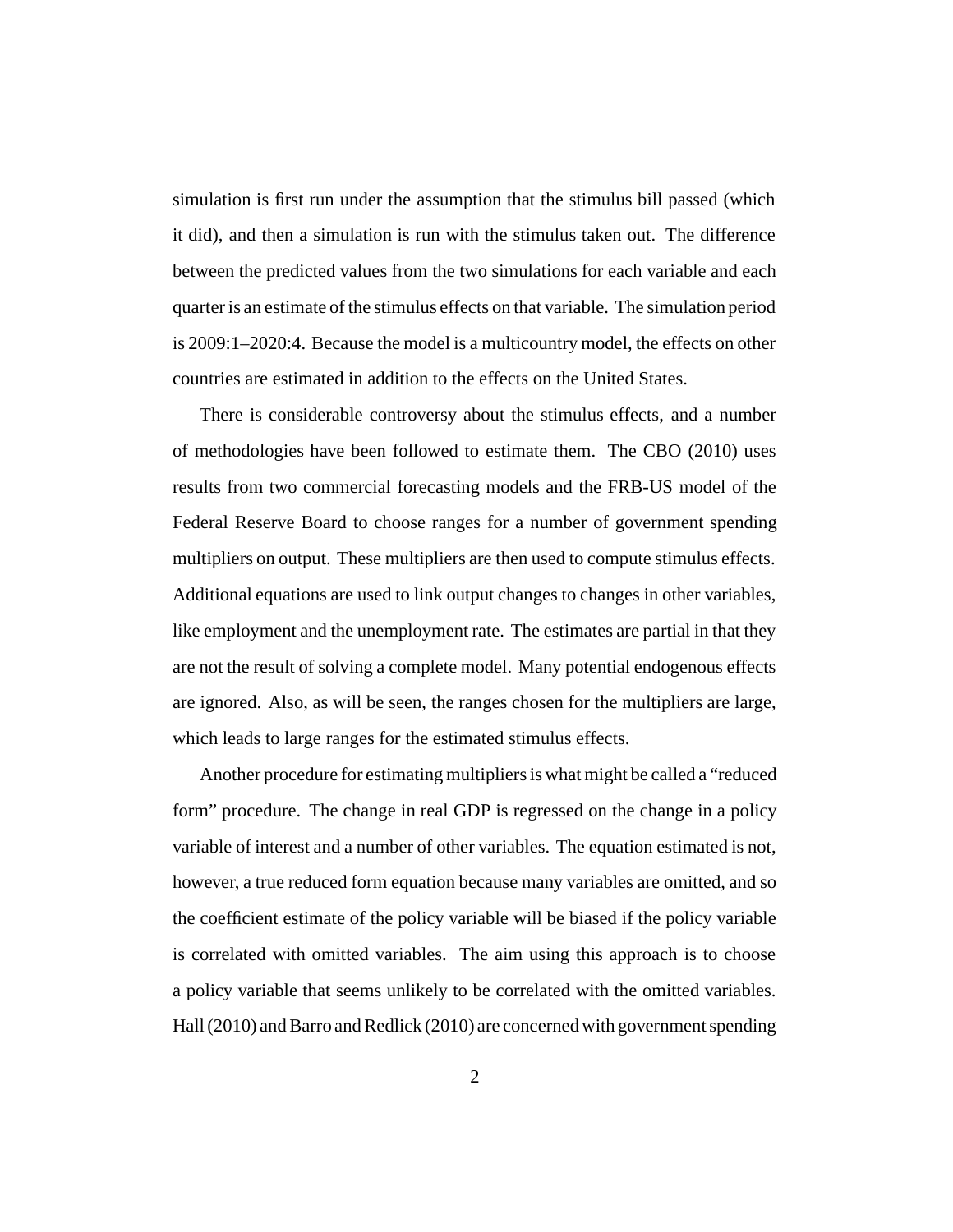multipliers and focus on defense spending during wars.<sup>1</sup> Romer and Romer (2009) are concerned with tax multipliers and use narrative records to choose what they consider exogenous tax policy actions, i.e, actions that are uncorrelated with the omitted variables.

This paper uses a model of the economy that captures many important features of the world economy. It has been extensively tested, and it appears to be a good approximation of the economy. It is briefly outlined in the next section. The stimulus experiment that is performed is based on the solution of the entire model. All the endogenous effects in the model are accounted for, including the effects of the stimulus bill on the rest of the world and the effects of the rest of the world responses back on the United States.

The methodology of structural macroeconometric modeling, which goes back at least to Tinbergen (1939), does not have the problem of possible omitted variable bias in reduced form equations, since reduced form equations are not directly estimated. What is required is that the structural equations be consistently estimated. Take, for example, a consumption or investment equation. If there are right hand side endogenous variables, like current income or a current interest rate, and thus correlation between these variables and the error term in the equation, this has to be accounted for. Two stage least squares (2SLS) is one option. First stage regressors must be found that are correlated with the endogenous variables and uncorrelated with the error term. If one suspects that a current government spending or tax rate variable depends on current endogenous variables, the variable would need to be lagged one period before being used as a first stage regressor. The estimation is

 $1$ Barro and Redlick (2010) also estimate a tax multiplier.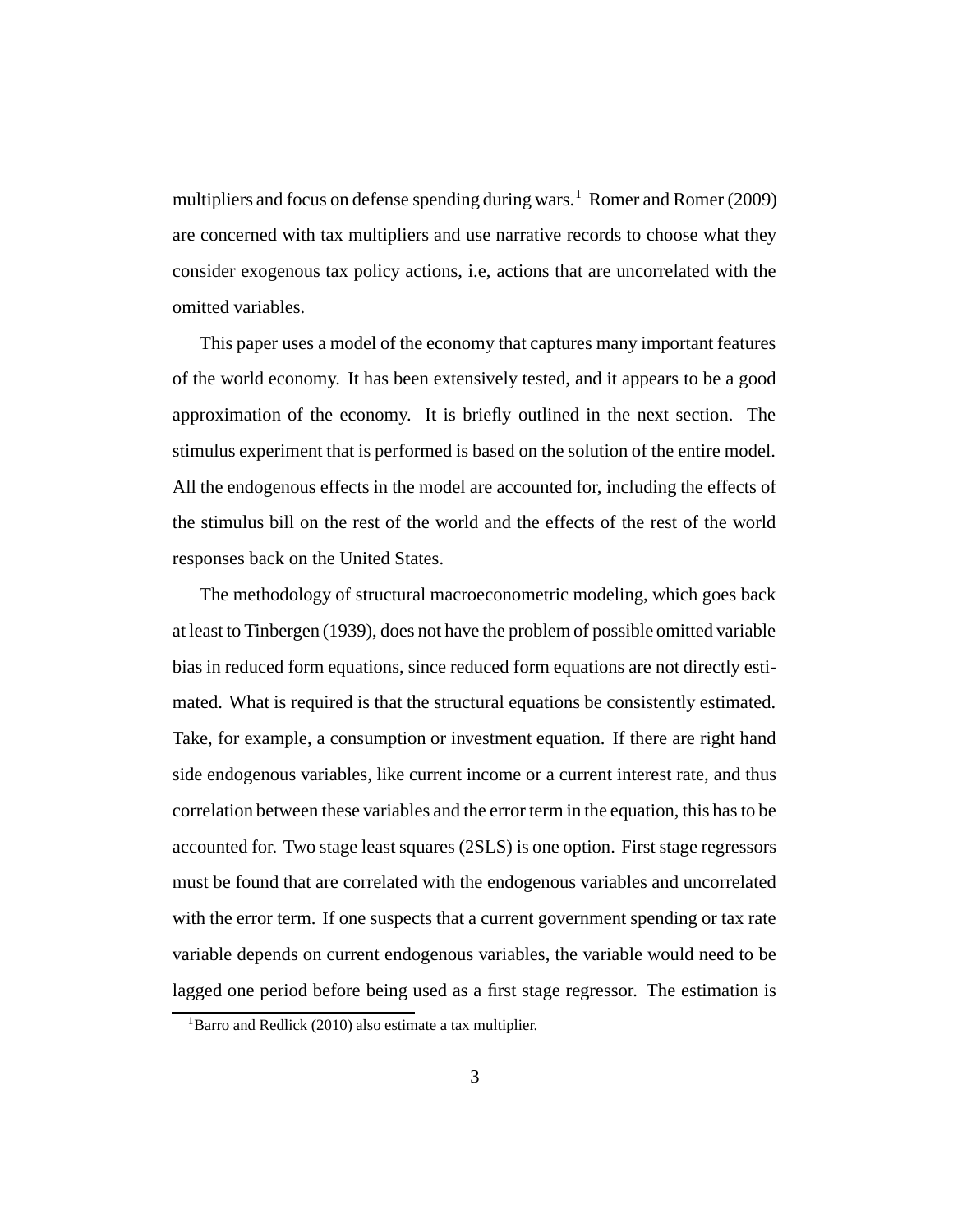slightly more complicated if the error term in the structural equation is serially correlated. In this case the 2SLS estimator can be modified to jointly estimate the serial correlation coefficient and the structural coefficients—Fair (1970). The aim in structural modeling is to find good structural equations—good approximations to reality—and to estimate them consistently.<sup>2</sup> Reduced form equations are not estimated but derived, and there are many nonlinear restrictions on the reduced form equations.

This structural approach uses much more information on the economy than does the reduced form approach mentioned above. For example, the implicit reduced form equation for U.S. output in the MC model is nonlinear and includes hundreds of exogenous and lagged endogenous variables. There are also hundreds of nonlinear restrictions on the reduced form coefficients. Given the complexity of the economy, it seems unlikely that estimating reduced form equations with many omitted variables and no restrictions from theory on the coefficients will produce trustworthy results even if an attempt is made to account for omitted variable bias.

Another model building methodology is that of dynamic stochastic general equilibrium (DSGE) models. This methodology is criticized in Fair (2009b), and this discussion will not be repeated here. The main argument is that DSGE models leave out too many features of the economy to be trustworthy for policy analysis. Also, the models are based on the assumptions of labor market clearing and rational expectations, which may not be realistic.

<sup>&</sup>lt;sup>2</sup>Commercial forecasting models like the ones used by the CBO are not in the academic literature, and so it is hard to evaluate them. It does not appear, however, that the structural equations in these models are consistently estimated.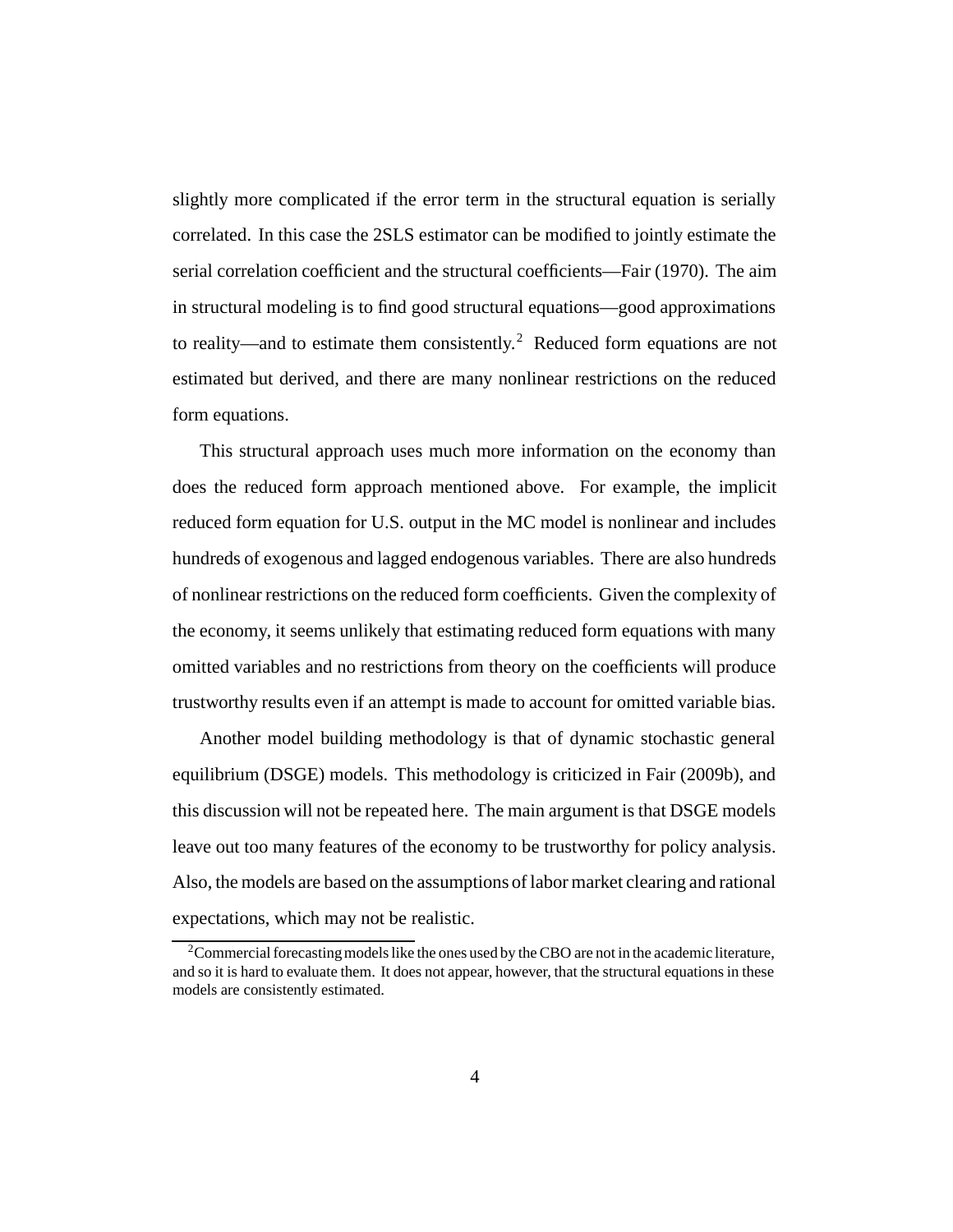# **2 The MC Model**

The MC model is presented in Fair (2004), and it has been updated for purposes of this paper (version dated January 30, 2010). The updated version is on the author's website. The U.S. part of the MC model will be denoted the "US model," and the rest of the model will be denoted the "ROW model." Sometimes the US model is analyzed by itself, but in this paper the entire MC model is used. The ability of the US model to forecast recessions and booms is analyzed in Fair (2009a). The MC model is completely estimated (by 2SLS); there is no calibration. The estimation periods begin in 1954 for the US model and 1962 for the ROW model and go through the latest data at the time of this study. The following is a brief outline of the models.

#### **US Model**

In the US model there are three estimated consumption equations, three investment equations, an import equation, four labor supply equations, two labor demand equations, a price equation, a nominal wage equation, two term structure of interest rate equations, and an estimated interest rate rule of the Federal Reserve, among others. In the interest rate rule the Fed responds to inflation and unemployment. There are a total of 28 estimated equations and about 100 identities in the US model. The unemployment rate is determined by an identity; it equals unemployment divided by the labor force. In the identities all flows of funds among the sectors (household, firm, financial, state and local government, federal government, and foreign) are accounted for. The federal government deficit is determined by an identity, as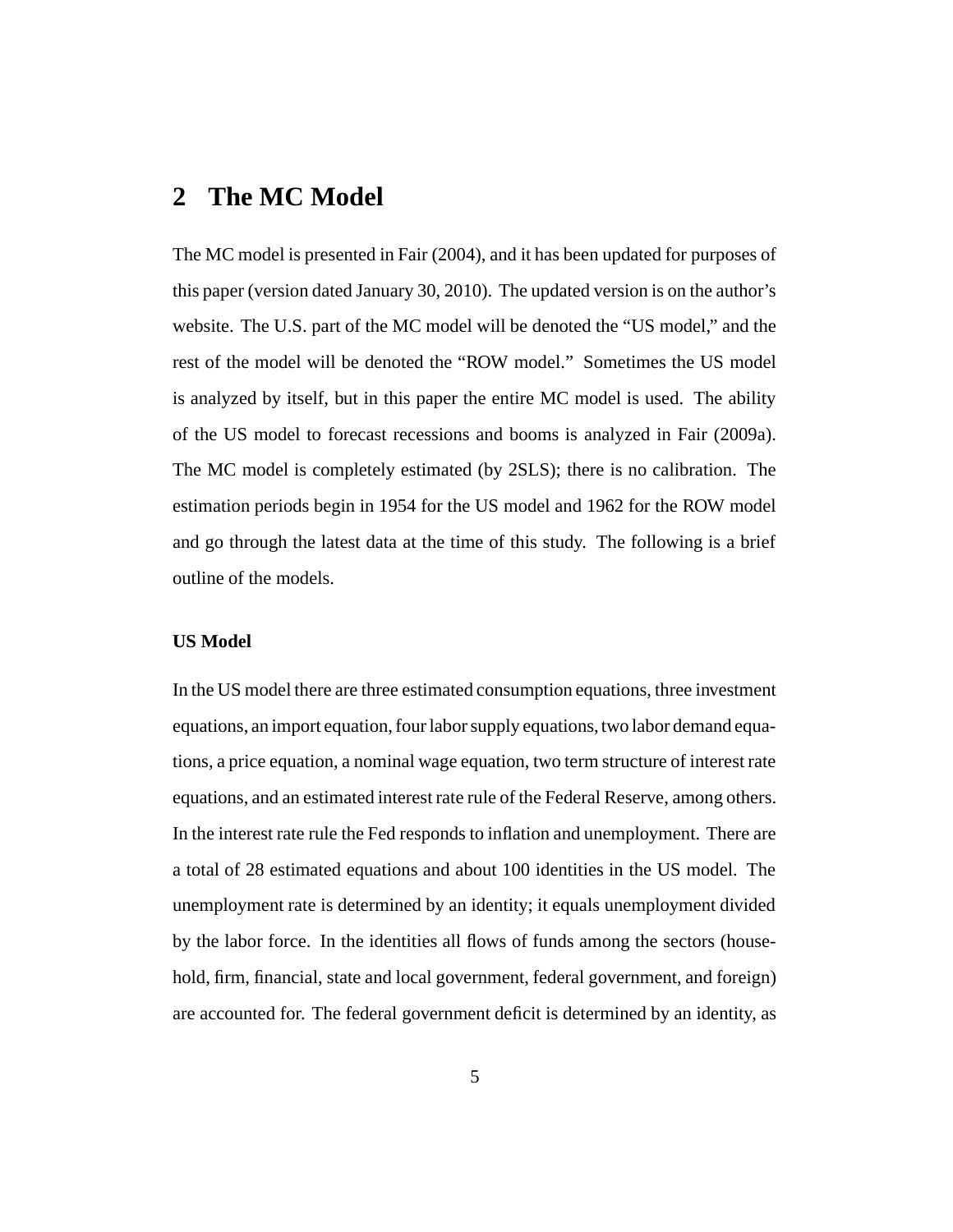is the federal government debt. There is an estimated equation determining the interest payments of the federal government as a function of interest rates and the government debt.

There are important real wealth effects in the US model. An increase in household wealth, say from an increase in stock prices or housing prices, leads to an increase in consumption. Spending out of real wealth is about 4 percent per year of the wealth change. Real disposable income is an explanatory variable in the consumption equations. DSGE models like the Galí and Gertler (2007) model have that property that a positive price shock is explosive unless the Fed raises the nominal interest rate more than the increase in the inflation rate. In other words, positive price shocks with the nominal interest rate held constant are expansionary (because the real interest rate falls). In the US model, however, they are contractionary. If there is a positive price shock, the real wage initially falls because nominal wages lag prices. This has a negative effect on consumption demand (because real income is an explanatory variable in the consumption equations). In addition, household real wealth falls because nominal asset prices don't initially rise as much as the price level. This has a negative effect on consumption through the wealth effect. There is little if any offset from lower real interest rates because households appear to respond more to nominal rates than to real rates. Positive price shocks are thus contractionary even if the Fed keeps the nominal interest rate unchanged.

There are also important physical stock effects in the model. There are four physical stock variables: durables, housing, capital, and inventories. Lagged one period, the stock of durables has a negative effect on durable expenditures, the stock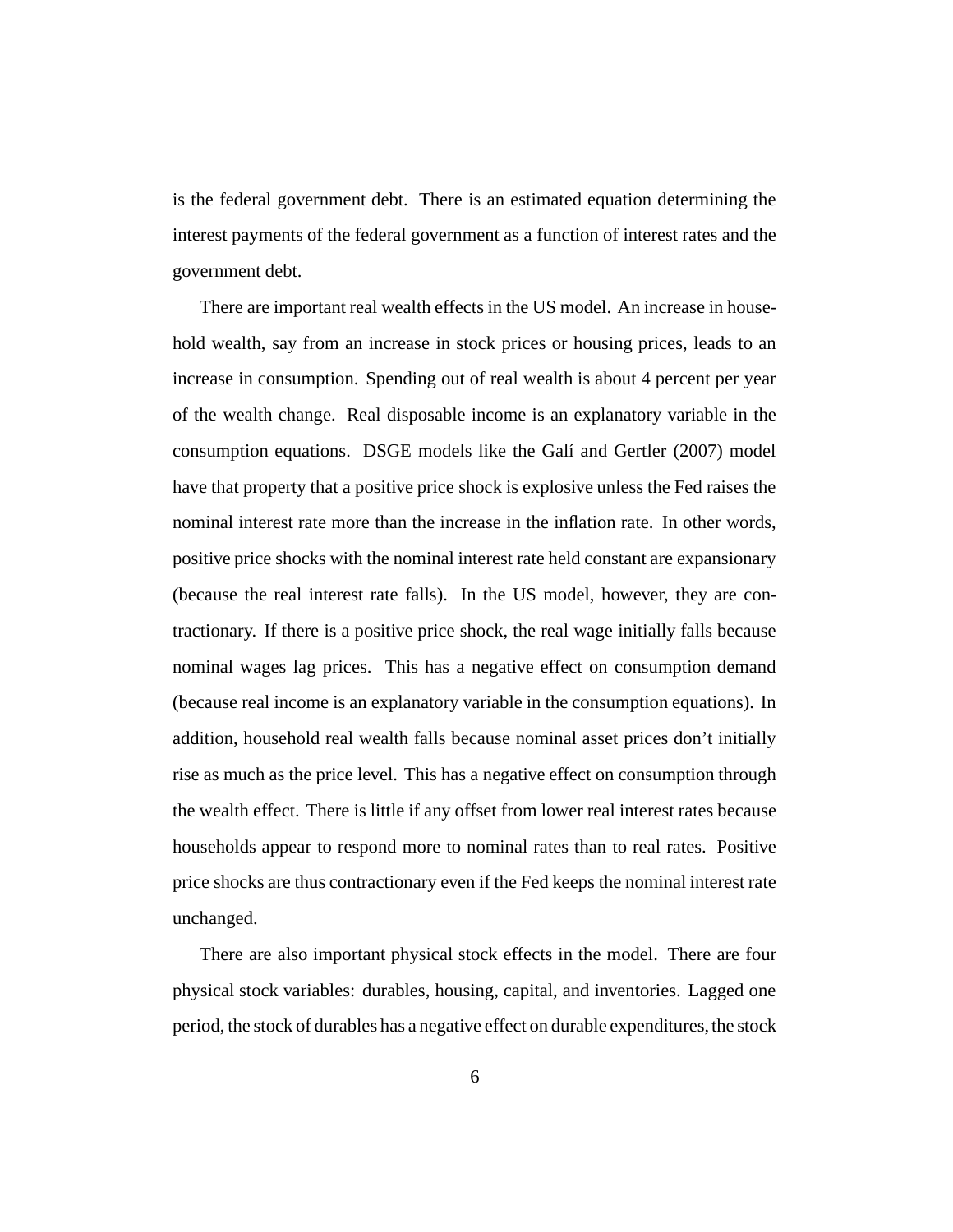of housing has a negative effect on housing investment, the stock of capital has a negative effect on plant and equipment investment, and the stock of inventories has a negative effect on inventory investment. These stock effects mitigate recessions and tame booms. As physical stocks get low in a recession, there is, other things being equal, an increased demand to replenish them, which helps counteract the recession. The opposite happens in a boom. All these stock effects are estimated again no calibration. Another way of looking at these stock effects is that the model has built in cyclical features. As, say, stimulus measures expand the economy and stocks are built up, forces are at work that will slow the economy later.

#### **ROW Model**

The ROW model consists of estimated equations for 37 countries. There are up to 13 estimated equations per country and 16 identities. There are a total of 274 estimated equations in the ROW model. The estimated equations explain total imports, consumption, fixed investment, inventory investment, the domestic price level, the demand for money, a short term interest rate, a long term interest rate, the spot exchange rate, the forward exchange rate, the export price level, employment, and the labor force. The specifications are similar across countries. The short term interest rate for each country is explained by an estimated interest rate rule for that country. In some cases the U.S. interest rate is an explanatory variable in the estimated rule, where the Fed is estimated to have an effect on the decisions of other monetary authorities. The exchange rates are relative to the dollar or the euro. The two key explanatory variables in the exchange rate equations are a relative interest rate variable and a relative price level variable. The two key explanatory variables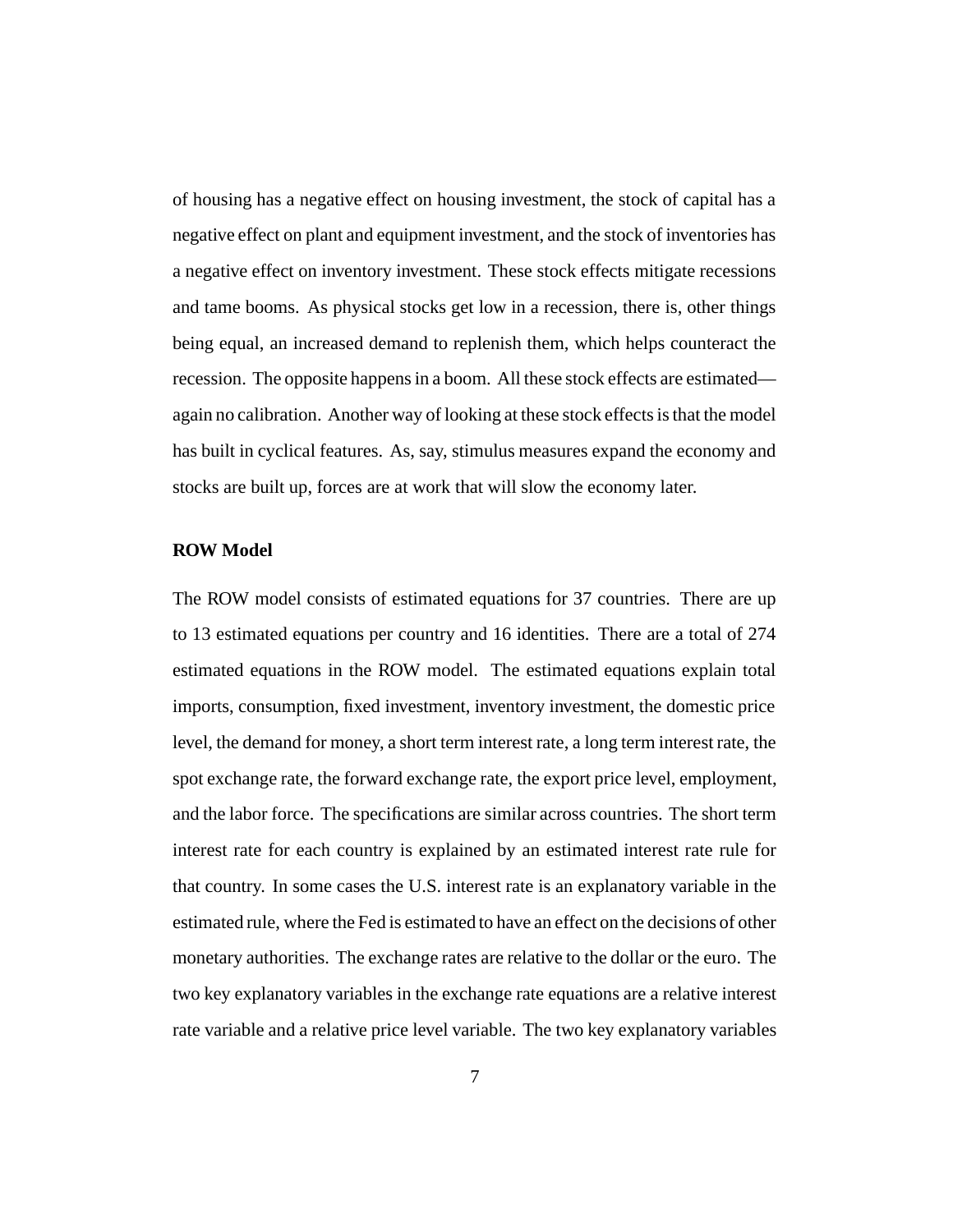in the domestic price equation are a demand pressure variable and a cost-shock variable—the price of imports. In the price of exports equation, the price of exports in local currency is a weighted average of the domestic price level and a variable measuring the world export price level (translated into local currency using the exchange rate). The weights are estimated.

There are 59 countries in the MC model (counting an "all other" category), and the trade share matrix is  $59\times59$ . Data permitting, a trade share equation is estimated for each country pair. In a trade share equation, the fraction of country *i*'s exports imported by country *j* is a function of the price of country *i*'s exports in dollars relative to a weighted average of all other countries' export prices in dollars (excluding oil exporting countries). The weights are trade shares lagged one quarter. A total of 1,302 trade share equations are estimated. Trade shares for which there are no estimated equations are still used in the solution of the MC model; they are simply taken as exogenous. The trade share data are from the IFS Direction of Trade data. Quarterly data are available back to 1960. While the trade share equations are all quarterly, the structural equations for some countries are estimated using annual data. Interpolation is used when necessary to convert annual variables to quarterly variables.

There are many links among countries. The use of the trade shares means that the differential effects of one country's total demand for imports on other countries' exports are accounted for. There are interest rate links through the U.S. interest rate affecting some other countries' rates in the estimated interest rate rules. In a few cases the euro (earlier German) interest rate affects other countries' interest rates. Exports are endogenous for each country, since they depend on the imports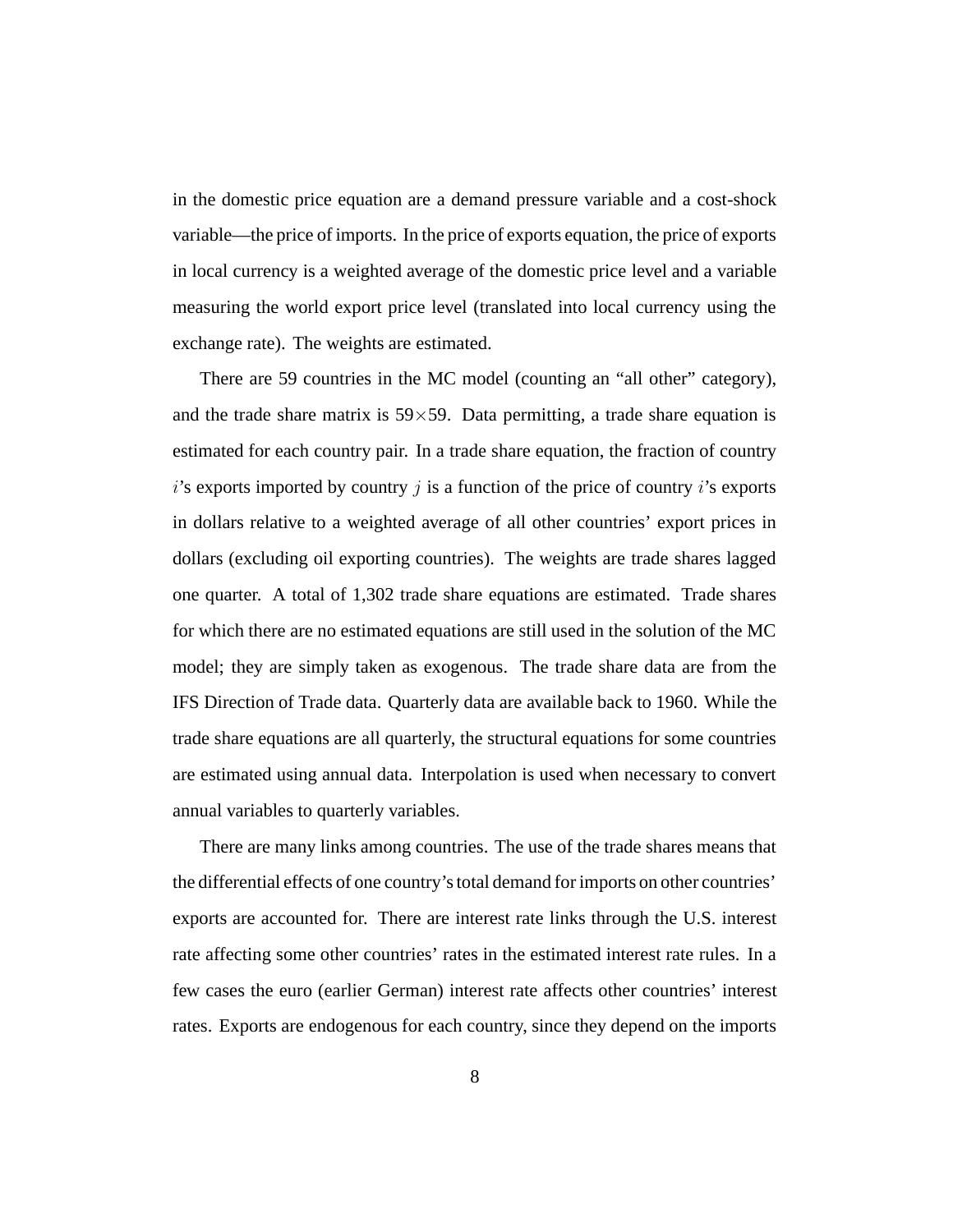of other countries, which are endogenous. The price of exports in local currency of each country is endogenous, since they depend, as noted above, on the domestic price level and the world price level. The price of exports in dollars is endogenous because the price of exports in local currency is endogenous and the exchange rate is (for most countries) endogenous. The price of imports in each country is endogenous because it depends on the price of exports of the other countries weighted by the trade shares. Since, as noted above, the price of imports affects the domestic price level in each country's estimated domestic price equation, there are price links among countries. An increase in the price of exports in dollars in one country leads to increases in other countries' import prices, which affects their domestic and thus export prices, which feeds back to the original country, etc.

#### **Government Spending Multipliers in the MC Model**

Because of the many links among variables in the model and because there are many simultaneous effects, it is not easy to explain results. There is a danger that the model seems like a black box. It is not feasible to explain everything in one paper, and I have tried to deal with this problem by putting all the documentation on my website. The complete specification of the MC model is presented on the site, and all coefficient estimates are presented along with tests for each estimated equation. Also, the complete model can be used on the site, including duplicating the results in this paper. It can also be downloaded for use on one's own computer, which allows all of the equations to be estimated by the user if desired. The discussion of the results in Section 3 is thus incomplete. Only selected variables are discussed, and the reader is referred to the website for further details.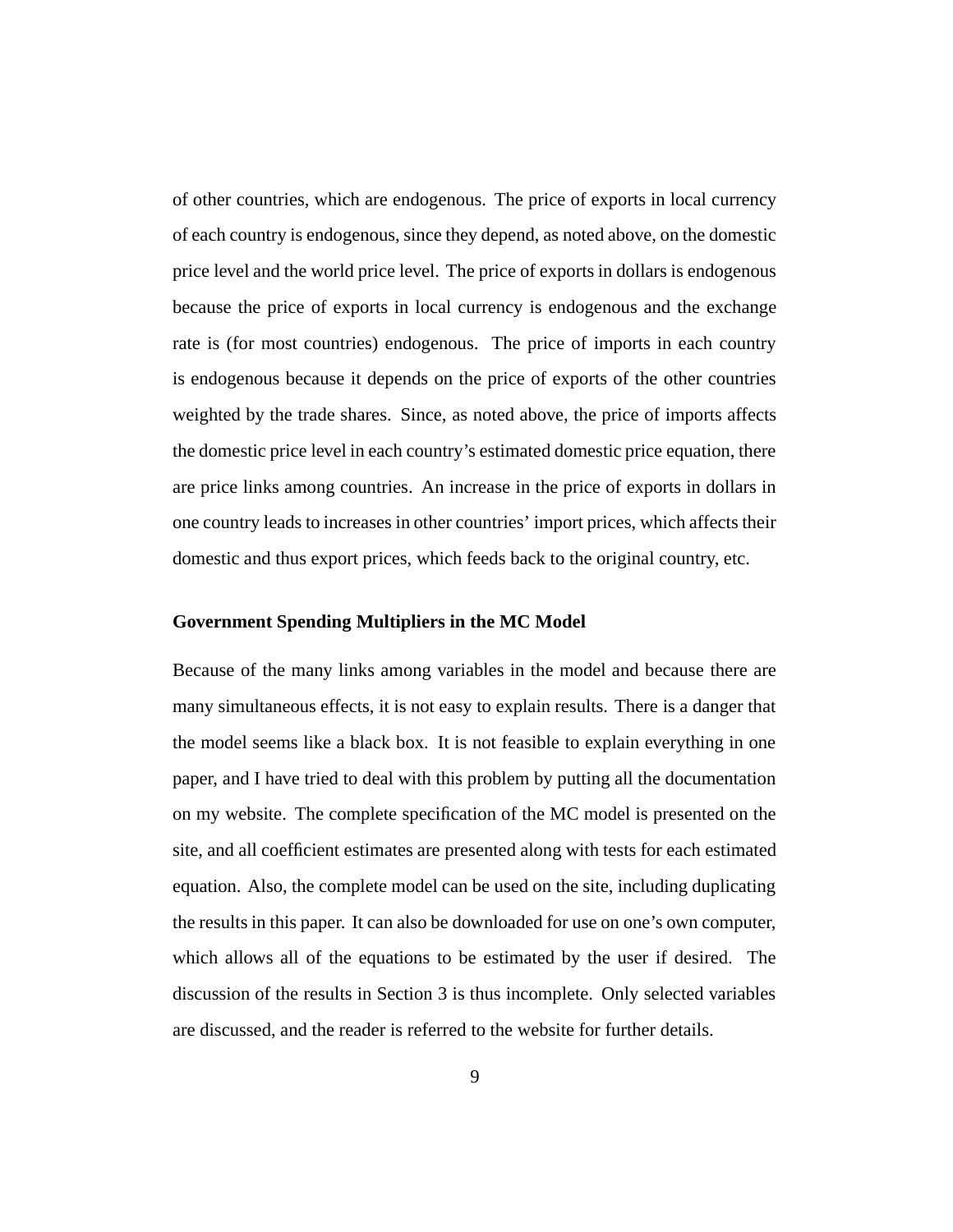It will be useful before discussing the experiment to show the multiplier properties of the model regarding U.S. government spending on goods (*G*) and on transfer payments (*T R*). (Both *G* and *T R* are in real terms.) Table 1 presents results from two simulations, one in which *G* is permanently increased by 1.0 percent of real GDP and one in which *T R* is permanently increased by 1.0 percent of real GDP. The simulation period is 2009:1–2020:4, and the baseline run is the one discussed in the next section. No other changes were made for the two simulations. In particular, no tax increases were imposed to pay for the increased spending. These simulations are not meant to be realistic (or desirable) policy actions. They are simply meant to illustrate the properties of the model.

Table 1 shows that the peak *G* multiplier for output is 1.96 after 4 quarters. The multiplier settles down to about 1.1 after about 16 quarters. The peak *T R* multiplier for output is about 1.1 after about 6 quarters. The multiplier settles down to about 0.4 after about 18 quarters. Physical stock effects, interest rate effects, and price effects are the main reasons for the decline in the multipliers after the peak. By 2020:4 the debt/GDP ratio has risen by 7.57 percentage points in the *G* case and by 9.65 percentage point in the *T R* case. The larger rise in the transfer payments case is because of the smaller output increases (and thus smaller tax increases).

Table 2 presents estimated standard errors of the multipliers. These values are computed using a bootstrap procedure, which is explained in the appendix. The procedure is roughly as follows. Using the historically estimated errors as a base, new data sets are created by drawing from this base and solving the model. For each new data set the model is reestimated, yielding a new vector of coefficient estimates. Given these new coefficient estimates and the new data, the multiplier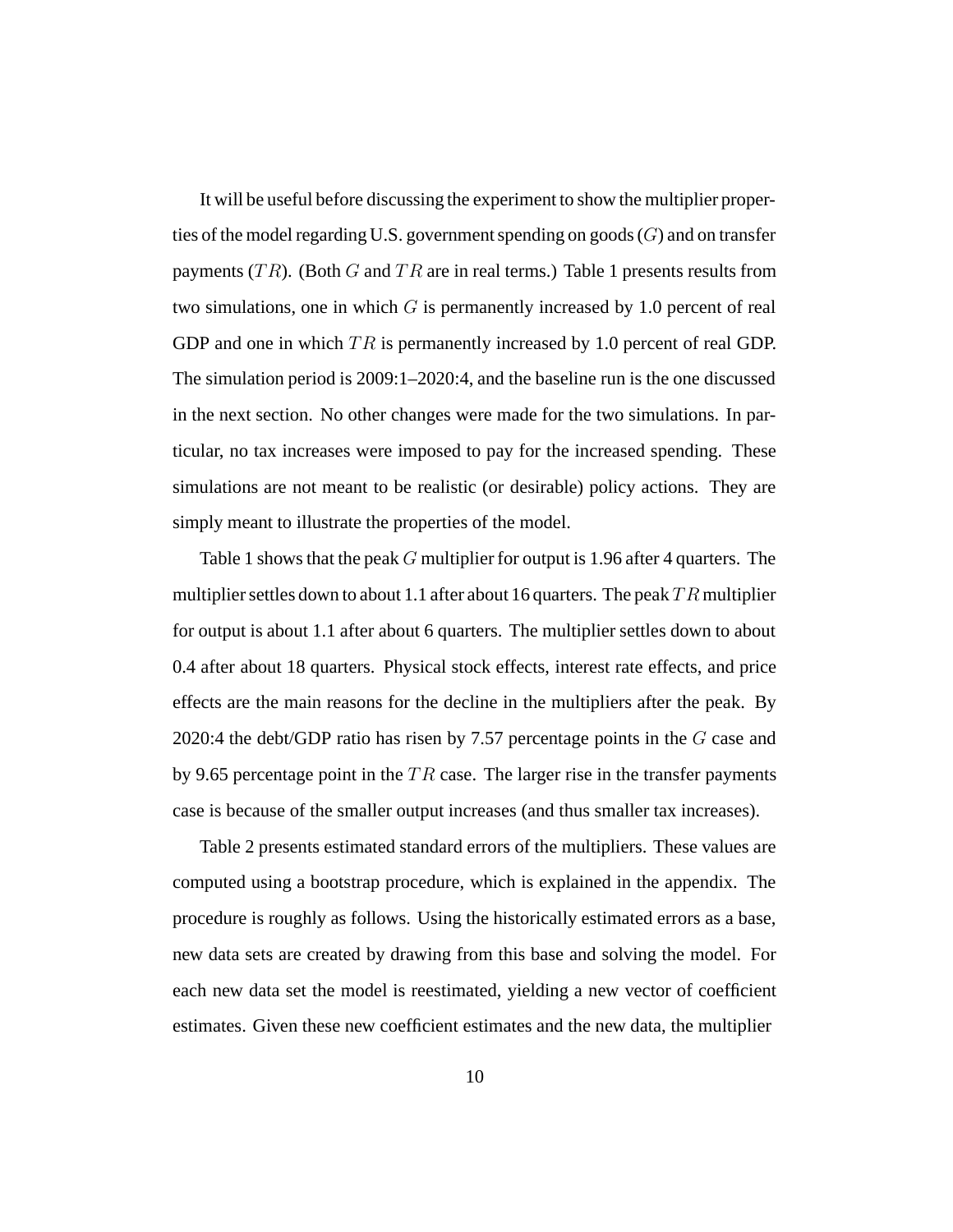| qtr                   | Y    | U       | P    | r    | debt    | Y                                         | U       | $\mathbf P$ | r    | debt |
|-----------------------|------|---------|------|------|---------|-------------------------------------------|---------|-------------|------|------|
| Spending on Goods (G) |      |         |      |      |         | <b>Spending on Transfer Payments (TR)</b> |         |             |      |      |
| 2009.1                | 1.04 | $-0.23$ | 0.02 | 0.17 | $-0.24$ | 0.25                                      | $-0.05$ | $-0.01$     | 0.04 | 0.14 |
| 2009.2                | 1.64 | $-0.51$ | 0.10 | 0.44 | $-0.39$ | 0.55                                      | $-0.16$ | 0.00        | 0.13 | 0.22 |
| 2009.3                | 1.88 | $-0.74$ | 0.21 | 0.66 | $-0.38$ | 0.81                                      | $-0.28$ | 0.03        | 0.25 | 0.31 |
| 2009.4                | 1.96 | $-0.88$ | 0.34 | 0.77 | $-0.37$ | 0.99                                      | $-0.39$ | 0.09        | 0.35 | 0.38 |
| 2010.1                | 1.94 | $-0.97$ | 0.45 | 0.82 | $-0.33$ | 1.08                                      | $-0.48$ | 0.15        | 0.42 | 0.47 |
| 2010.2                | 1.87 | $-1.00$ | 0.57 | 0.86 | $-0.26$ | 1.10                                      | $-0.54$ | 0.22        | 0.47 | 0.58 |
| 2010.3                | 1.77 | $-0.99$ | 0.67 | 0.87 | $-0.15$ | 1.07                                      | $-0.57$ | 0.29        | 0.50 | 0.72 |
| 2010.4                | 1.67 | $-0.95$ | 0.76 | 0.86 | $-0.02$ | 1.01                                      | $-0.57$ | 0.35        | 0.51 | 0.89 |
| 2011.1                | 1.57 | $-0.89$ | 0.82 | 0.82 | 0.14    | 0.94                                      | $-0.55$ | 0.41        | 0.50 | 1.09 |
| 2011.2                | 1.49 | $-0.82$ | 0.87 | 0.78 | 0.32    | 0.86                                      | $-0.51$ | 0.45        | 0.48 | 1.30 |
| 2011.3                | 1.41 | $-0.75$ | 0.91 | 0.73 | 0.50    | 0.77                                      | $-0.46$ | 0.49        | 0.44 | 1.52 |
| 2011.4                | 1.34 | $-0.68$ | 0.93 | 0.68 | 0.70    | 0.70                                      | $-0.41$ | 0.51        | 0.41 | 1.76 |
| 2012.1                | 1.29 | $-0.62$ | 0.94 | 0.63 | 0.90    | 0.63                                      | $-0.35$ | 0.52        | 0.37 | 2.00 |
| 2012.2                | 1.24 | $-0.56$ | 0.94 | 0.59 | 1.11    | 0.57                                      | $-0.30$ | 0.53        | 0.33 | 2.24 |
| 2012.3                | 1.20 | $-0.51$ | 0.93 | 0.55 | 1.32    | 0.52                                      | $-0.25$ | 0.53        | 0.29 | 2.48 |
| 2012.4                | 1.16 | $-0.47$ | 0.92 | 0.51 | 1.54    | 0.47                                      | $-0.22$ | 0.52        | 0.26 | 2.73 |
| 2013.1                | 1.13 | $-0.43$ | 0.92 | 0.48 | 1.75    | 0.44                                      | $-0.18$ | 0.52        | 0.24 | 2.97 |
| 2013.2                | 1.11 | $-0.40$ | 0.91 | 0.46 | 1.96    | 0.42                                      | $-0.16$ | 0.51        | 0.22 | 3.21 |
| 2013.3                | 1.09 | $-0.38$ | 0.89 | 0.44 | 2.17    | 0.40                                      | $-0.14$ | 0.51        | 0.20 | 3.44 |
| 2013.4                | 1.08 | $-0.37$ | 0.89 | 0.42 | 2.37    | 0.38                                      | $-0.13$ | 0.50        | 0.19 | 3.67 |
| 2014.1                | 1.07 | $-0.36$ | 0.88 | 0.41 | 2.57    | 0.38                                      | $-0.12$ | 0.50        | 0.18 | 3.90 |
| 2014.2                | 1.06 | $-0.35$ | 0.88 | 0.40 | 2.77    | 0.37                                      | $-0.12$ | 0.50        | 0.18 | 4.12 |
| 2014.3                | 1.06 | $-0.34$ | 0.88 | 0.39 | 2.97    | 0.37                                      | $-0.12$ | 0.51        | 0.18 | 4.34 |
| 2014.4                | 1.06 | $-0.34$ | 0.88 | 0.39 | 3.17    | 0.38                                      | $-0.13$ | 0.51        | 0.18 | 4.55 |
| 2015.1                | 1.06 | $-0.34$ | 0.89 | 0.39 | 3.36    | 0.38                                      | $-0.13$ | 0.52        | 0.18 | 4.76 |
| 2015.2                | 1.06 | $-0.34$ | 0.89 | 0.39 | 3.55    | 0.39                                      | $-0.14$ | 0.53        | 0.19 | 4.98 |
| 2015.3                | 1.06 | $-0.34$ | 0.90 | 0.38 | 3.74    | 0.39                                      | $-0.15$ | 0.54        | 0.19 | 5.19 |
| 2015.4                | 1.06 | $-0.35$ | 0.91 | 0.38 | 3.93    | 0.40                                      | $-0.16$ | 0.56        | 0.20 | 5.40 |
| 2016.1                | 1.06 | $-0.35$ | 0.92 | 0.38 | 4.12    | 0.41                                      | $-0.17$ | 0.57        | 0.20 | 5.60 |
| 2016.2                | 1.07 | $-0.36$ | 0.92 | 0.38 | 4.31    | 0.41                                      | $-0.18$ | 0.59        | 0.21 | 5.81 |
| 2016.3                | 1.07 | $-0.36$ | 0.93 | 0.38 | 4.49    | 0.42                                      | $-0.19$ | 0.60        | 0.22 | 6.02 |
| 2016.4                | 1.08 | $-0.37$ | 0.94 | 0.38 | 4.68    | 0.43                                      | $-0.20$ | 0.62        | 0.22 | 6.23 |
| 2017.1                | 1.08 | $-0.37$ | 0.94 | 0.38 | 4.87    | 0.43                                      | $-0.21$ | 0.63        | 0.23 | 6.44 |
| 2017.2                | 1.09 | $-0.38$ | 0.95 | 0.38 | 5.05    | 0.44                                      | $-0.22$ | 0.64        | 0.23 | 6.65 |
| 2017.3                | 1.10 | $-0.39$ | 0.95 | 0.39 | 5.24    | 0.45                                      | $-0.23$ | 0.65        | 0.23 | 6.87 |
| 2017.4                | 1.10 | $-0.39$ | 0.95 | 0.39 | 5.42    | 0.45                                      | $-0.23$ | 0.66        | 0.24 | 7.08 |
| 2018.1                | 1.11 | $-0.40$ | 0.95 | 0.39 | 5.61    | 0.46                                      | $-0.24$ | 0.67        | 0.24 | 7.29 |
| 2018.2                | 1.12 | $-0.40$ | 0.95 | 0.39 | 5.79    | 0.46                                      | $-0.25$ | 0.68        | 0.24 | 7.51 |
| 2018.3                | 1.12 | $-0.41$ | 0.95 | 0.39 | 5.98    | 0.46                                      | $-0.25$ | 0.68        | 0.25 | 7.72 |
| 2018.4                | 1.13 | $-0.42$ | 0.95 | 0.39 | 6.16    | 0.47                                      | $-0.26$ | 0.69        | 0.25 | 7.94 |
| 2019.1                | 1.14 | $-0.42$ | 0.95 | 0.39 | 6.34    | 0.47                                      | $-0.26$ | 0.69        | 0.25 | 8.15 |
| 2019.2                | 1.14 | $-0.43$ | 0.95 | 0.39 | 6.52    | 0.47                                      | $-0.27$ | 0.70        | 0.25 | 8.37 |
| 2019.3                | 1.15 | $-0.44$ | 0.94 | 0.39 | 6.70    | 0.47                                      | $-0.27$ | 0.70        | 0.26 | 8.58 |
| 2019.4                | 1.15 | $-0.44$ | 0.94 | 0.40 | 6.88    | 0.47                                      | $-0.28$ | 0.71        | 0.26 | 8.80 |
| 2020.1                | 1.15 | $-0.45$ | 0.94 | 0.40 | 7.06    | 0.47                                      | $-0.28$ | 0.71        | 0.26 | 9.02 |
| 2020.2                | 1.16 | $-0.45$ | 0.94 | 0.40 | 7.23    | 0.47                                      | $-0.28$ | 0.71        | 0.26 | 9.23 |
| 2020.3                | 1.16 | $-0.45$ | 0.94 | 0.40 | 7.40    | 0.46                                      | $-0.29$ | 0.72        | 0.26 | 9.44 |
| 2020.4                | 1.16 | $-0.46$ | 0.94 | 0.41 | 7.57    | 0.46                                      | $-0.29$ | 0.73        | 0.27 | 9.65 |

**Table 1 Government Spending Multipliers Deviations from Baseline in Percentage Points**

• percent deviations for Y and P, absolute deviations for U, r, and debt.<br>
Y = real GDP, U = unemployment rate,  $P =$  GDP deflator,  $r =$  three-month Treasury bill rate, *debt* = federal government debt/GDP ratio.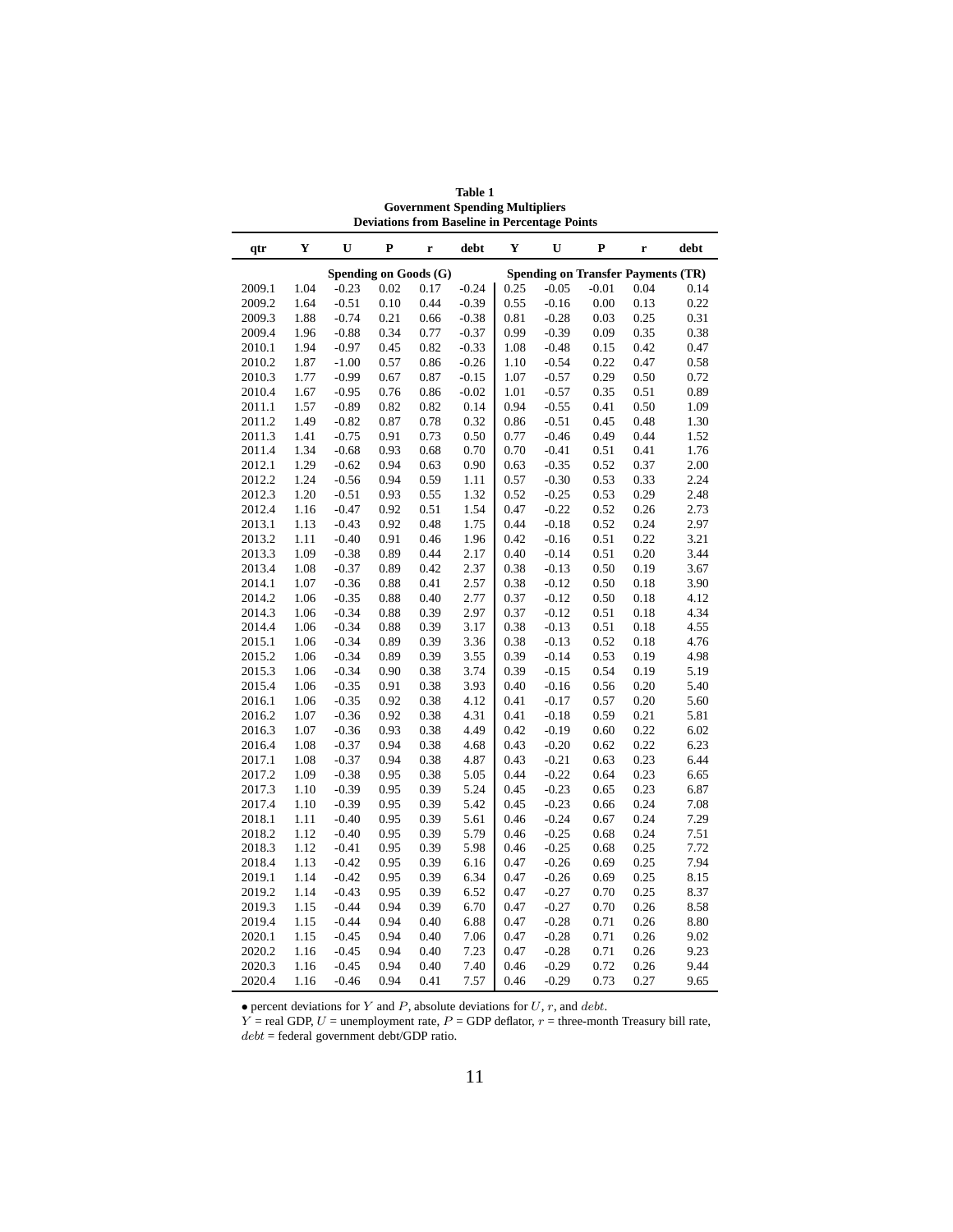| Table 2                                                             |
|---------------------------------------------------------------------|
| <b>Estimated Standard Errors of Government Spending Multipliers</b> |
| <b>Deviations from Baseline in Percentage Points</b>                |

| qtr                   | Y       | $\mathbf{U}$ | P       | r       | debt    | Y                                         | U       | P       | r       | debt    |  |
|-----------------------|---------|--------------|---------|---------|---------|-------------------------------------------|---------|---------|---------|---------|--|
| Spending on Goods (G) |         |              |         |         |         | <b>Spending on Transfer Payments (TR)</b> |         |         |         |         |  |
| 2009.1                | 1.04    | $-0.23$      | 0.02    | 0.17    | $-0.24$ | 0.25                                      | $-0.05$ | $-0.01$ | 0.04    | 0.14    |  |
|                       | (0.073) | (0.036)      | (0.009) | (0.037) | (0.167) | (0.035)                                   | (0.011) | (0.003) | (0.011) | (0.038) |  |
| 2009.2                | 1.64    | $-0.51$      | 0.10    | 0.44    | $-0.39$ | 0.55                                      | $-0.16$ | 0.00    | 0.13    | 0.22    |  |
|                       | (0.096) | (0.059)      | (0.017) | (0.078) | (0.283) | (0.069)                                   | (0.027) | (0.006) | (0.028) | (0.085) |  |
| 2009.3                | 1.88    | $-0.74$      | 0.21    | 0.66    | $-0.38$ | 0.81                                      | $-0.28$ | 0.03    | 0.25    | 0.31    |  |
|                       | (0.115) | (0.071)      | (0.029) | (0.092) | (0.353) | (0.104)                                   | (0.043) | (0.011) | (0.046) | (0.133) |  |
| 2009.4                | 1.96    | $-0.88$      | 0.34    | 0.77    | $-0.37$ | 0.99                                      | $-0.39$ | 0.09    | 0.35    | 0.38    |  |
|                       | (0.124) | (0.083)      | (0.044) | (0.104) | (0.397) | (0.122)                                   | (0.060) | (0.021) | (0.061) | (0.172) |  |
| 2010.1                | 1.94    | $-0.97$      | 0.45    | 0.82    | $-0.33$ | 1.08                                      | $-0.48$ | 0.15    | 0.42    | 0.47    |  |
|                       | (0.142) | (0.084)      | (0.055) | (0.095) | (0.396) | (0.137)                                   | (0.068) | (0.033) | (0.062) | (0.203) |  |
| 2010.2                | 1.87    | $-1.00$      | 0.57    | 0.86    | $-0.26$ | 1.10                                      | $-0.54$ | 0.22    | 0.47    | 0.58    |  |
|                       | (0.166) | (0.097)      | (0.069) | (0.100) | (0.432) | (0.142)                                   | (0.073) | (0.046) | (0.065) | (0.217) |  |
| 2010.3                | 1.77    | $-0.99$      | 0.67    | 0.87    | $-0.15$ | 1.07                                      | $-0.57$ | 0.29    | 0.50    | 0.72    |  |
|                       | (0.177) | (0.119)      | (0.081) | (0.106) | (0.457) | (0.147)                                   | (0.082) | (0.056) | (0.063) | (0.238) |  |
| 2010.4                | 1.67    | $-0.95$      | 0.76    | 0.86    | $-0.02$ | 1.01                                      | $-0.57$ | 0.35    | 0.51    | 0.89    |  |
|                       | (0.173) | (0.122)      | (0.097) | (0.107) | (0.449) | (0.156)                                   | (0.089) | (0.064) | (0.066) | (0.250) |  |
| 2011.4                | 1.34    | $-0.68$      | 0.93    | 0.68    | 0.70    | 0.70                                      | $-0.41$ | 0.51    | 0.41    | 1.76    |  |
|                       | (0.146) | (0.122)      | (0.141) | (0.108) | (0.397) | (0.129)                                   | (0.088) | (0.091) | (0.086) | (0.228) |  |
| 2012.4                | 1.16    | $-0.47$      | 0.92    | 0.51    | 1.54    | 0.47                                      | $-0.22$ | 0.52    | 0.26    | 2.73    |  |
|                       | (0.102) | (0.081)      | (0.150) | (0.114) | (0.360) | (0.107)                                   | (0.068) | (0.108) | (0.068) | (0.236) |  |
| 2013.4                | 1.08    | $-0.37$      | 0.89    | 0.42    | 2.37    | 0.38                                      | $-0.13$ | 0.50    | 0.19    | 3.67    |  |
|                       | (0.106) | (0.063)      | (0.145) | (0.111) | (0.337) | (0.089)                                   | (0.055) | (0.100) | (0.071) | (0.242) |  |
| 2014.4                | 1.06    | $-0.34$      | 0.88    | 0.39    | 3.17    | 0.38                                      | $-0.13$ | 0.51    | 0.18    | 4.55    |  |
|                       | (0.102) | (0.074)      | (0.144) | (0.110) | (0.329) | (0.086)                                   | (0.054) | (0.093) | (0.062) | (0.230) |  |
| 2015.4                | 1.06    | $-0.35$      | 0.91    | 0.38    | 3.93    | 0.40                                      | $-0.16$ | 0.56    | 0.20    | 5.40    |  |
|                       | (0.090) | (0.064)      | (0.148) | (0.111) | (0.324) | (0.073)                                   | (0.044) | (0.086) | (0.062) | (0.269) |  |
| 2016.4                | 1.08    | $-0.37$      | 0.94    | 0.38    | 4.68    | 0.43                                      | $-0.20$ | 0.62    | 0.22    | 6.23    |  |
|                       | (0.085) | (0.064)      | (0.147) | (0.113) | (0.310) | (0.070)                                   | (0.041) | (0.089) | (0.065) | (0.378) |  |
| 2017.4                | 1.10    | $-0.39$      | 0.95    | 0.39    | 5.42    | 0.45                                      | $-0.23$ | 0.66    | 0.24    | 7.08    |  |
|                       | (0.097) | (0.069)      | (0.145) | (0.117) | (0.365) | (0.080)                                   | (0.051) | (0.085) | (0.068) | (0.411) |  |
| 2018.4                | 1.13    | $-0.42$      | 0.95    | 0.39    | 6.16    | 0.47                                      | $-0.26$ | 0.69    | 0.25    | 7.94    |  |
|                       | (0.099) | (0.074)      | (0.149) | (0.106) | (0.433) | (0.079)                                   | (0.058) | (0.092) | (0.062) | (0.478) |  |
| 2019.4                | 1.15    | $-0.44$      | 0.94    | 0.40    | 6.88    | 0.47                                      | $-0.28$ | 0.71    | 0.26    | 8.80    |  |
|                       | (0.117) | (0.083)      | (0.153) | (0.119) | (0.445) | (0.093)                                   | (0.055) | (0.103) | (0.073) | (0.590) |  |
| 2020.4                | 1.16    | $-0.46$      | 0.94    | 0.41    | 7.57    | 0.46                                      | $-0.29$ | 0.73    | 0.27    | 9.65    |  |
|                       | (0.116) | (0.095)      | (0.165) | (0.126) | (0.550) | (0.103)                                   | (0.072) | (0.103) | (0.089) | (0.633) |  |

*•* See notes to Table 1.

*•* Estimated standard errors in parentheses.

experiment is performed and the multipliers are recorded. Doing this, say, *N* times results in *N* values of each multiplier, from which measures of dispersion can be computed. The estimated standard errors in Table 2 are based on 100 trials. The formula used for the estimated standard errors is presented in the appendix. This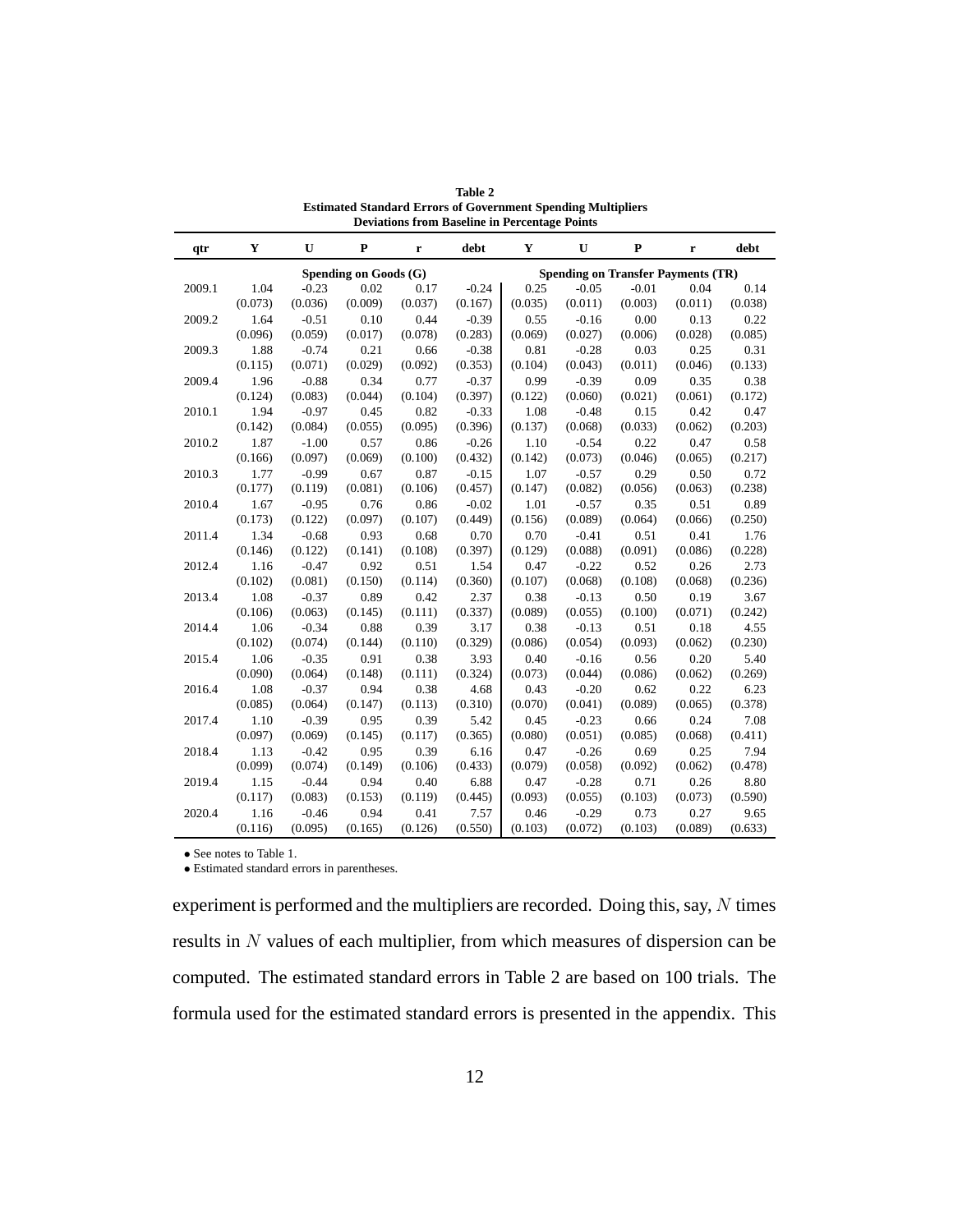procedure does not require any assumption about the distribution of the error terms in the model since the drawing is from the historically estimated errors.

The results in Table 2 show that the estimated standard errors are generally small relative to the size of the multipliers. For example, the four-quarter-ahead *G* multiplier for output of 1.96 has an estimated standard error of 0.124. For the 48-quarter-ahead *G* multiplier for the debt/GDP ratio of 7.57, the estimated standard error is 0.550. There is somewhat less precision relative to the size of the multiplier for the transfer payment experiment, where the four-quarter-ahead *T R* multiplier for output of 0.99 has an estimated standard error of 0.122. The fairly low estimated standard errors are consistent with results in Fair (2004), which show that uncertainty from estimated coefficients is generally small relative to uncertainty from structural error terms. Multiplier uncertainty is from the uncertainty of the coefficient estimates and not also from the uncertainty of the structural error terms because the latter cancel out when computing multipliers.<sup>3</sup>

# **3 The Stimulus Experiment**

#### **Stimulus Changes**

The results in this paper are based on actual data through 2009:4 (data available as of January 30, 2010). The simulation period is 2009:1–2020:4, 48 quarters. The baseline values for 2009:1–2009:4 are the actual values, and the baseline values for 2010:1–2020:4 are values from a forecast I made on January 30, 2010. These

<sup>&</sup>lt;sup>3</sup>This is exactly true for a linear model and close to being true for typical macroeconometric models—see footnote 8 in the appendix.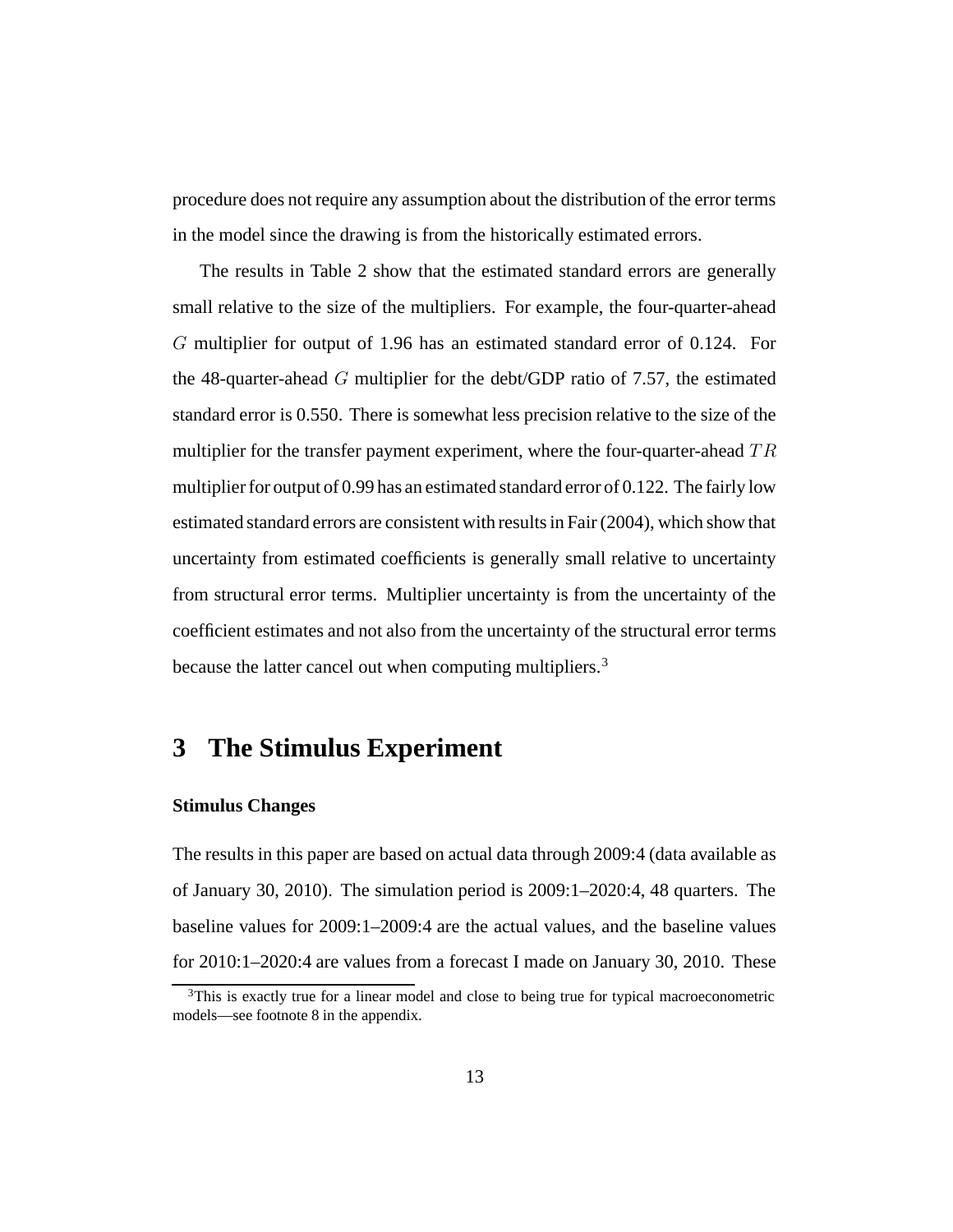values are on my website and are values used in Fair (2010) to examine possible consequences of future federal government deficits. This forecast incorporates the stimulus measures (since the stimulus was passed).

The simulation that was run for the experiment has the stimulus measures taken away. In order to do this, the stimulus measures have to be chosen. This was done as follows. The stimulus bill has tax cuts, transfer payment increases, and increases in government purchases of goods and services. (Unless otherwise stated, "government" in what follows means federal government.) Some of the transfers are to state and local governments and some are directly to households. In the model it makes no difference whether the federal government makes transfer payments directly to households or makes them to state and local governments if the state and local governments in turn pass on the transfer payments to households. In either case there is an increase in disposable income of the household sector. To keep matters simple in the present experiment, all transfer payment increases are put into federal transfer payments to households. In addition, tax cuts are taken to be increases in transfer payments to households rather than decreases in the personal income tax rate in the model. Most of the tax cuts do not involve cutting tax rates, and so it seems better to put them into transfer payments. Therefore, only two variables are changed for the stimulus experiment, federal transfer payments to households and federal purchases of goods and services.

The timing of expenditures is a major issue in trying to capture the effects of any stimulus package. I have roughly followed the CBO (2009) timing for the present experiment. I have assumed that the nominal value of transfer payments is \$172 billion larger in fiscal 2009, \$370 billion larger in fiscal 2010, \$103 billion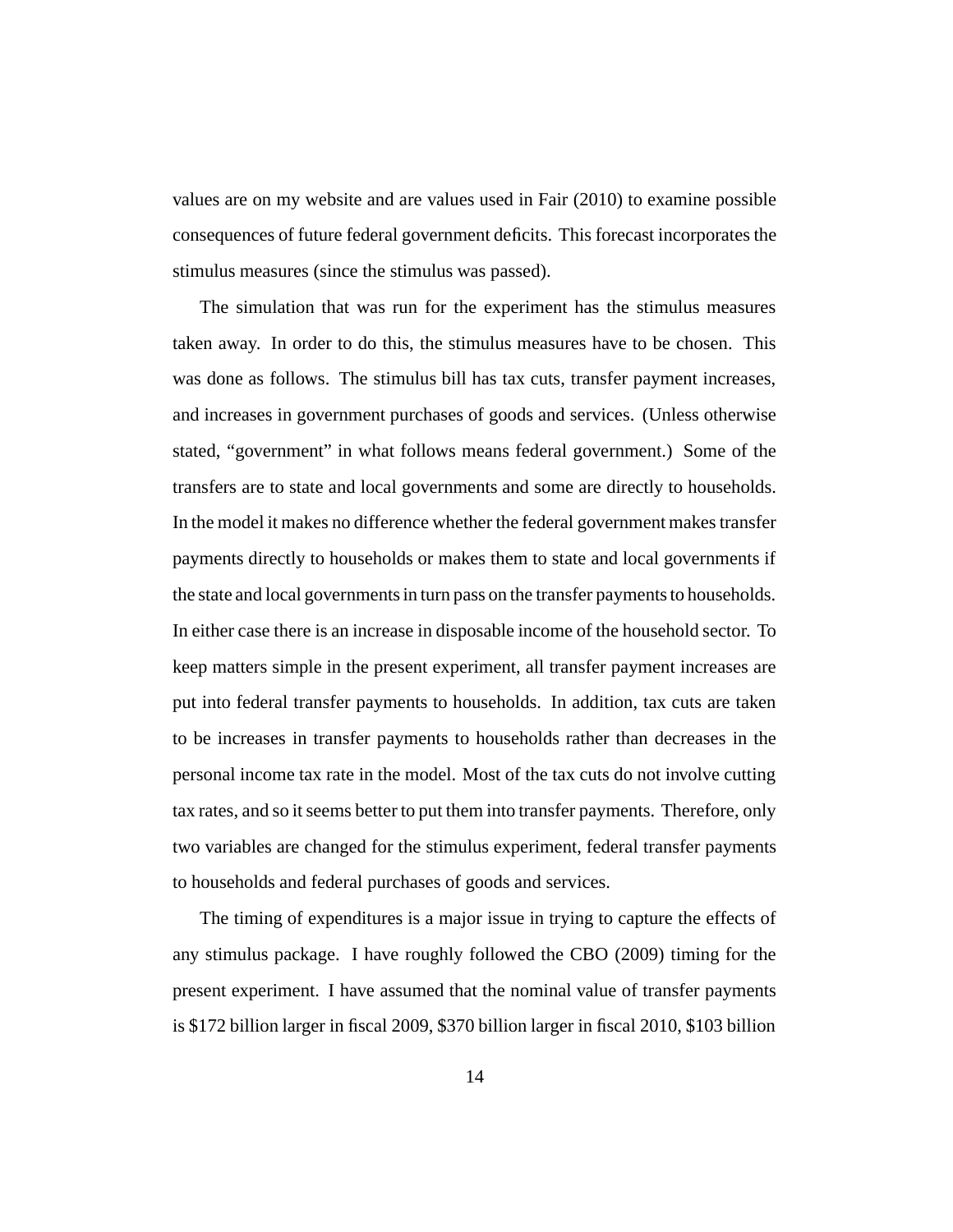larger in fiscal 2011, \$12 billion larger in fiscal 2012, and \$11 billion larger (at an annual rate) in 2012:4. I have roughly spread these increases evenly within the four quarters of the fiscal year. I have assumed that nominal government spending on goods is \$21 billion larger at an annual rate in 2009:2, \$29 billion larger at an annual rate in 2009:3, \$29 billion larger in fiscal 2010, \$31 billion larger is fiscal 2011, \$24 billion larger in fiscal 2012, and \$17 billion larger at an annual rate in 2012:4. No changes in transfer payments and government spending were made for 2009:1. Also, no changes were made after 2012:4. In particular, no tax increases or government spending decreases were imposed. The total nominal government spending increase over the four-year period is \$762 billion, of which \$660 billion is in transfer payments and \$102 billion is in purchases of goods.

The two relevant exogenous policy variables in the model are real federal transfer payments to households, *T R*, and real federal purchases of goods and services, *G*. <sup>4</sup> These are the variables changed for the results in Table 1. To get the stimulus increases for *G* the above nominal increases were divided by predicted values of the government spending deflator from the baseline forecast. Similarly, to get the stimulus increases for *T R* the above nominal increases were divided by predicted values of the GDP deflator from the baseline forecast. Table 3 presents the stimulus changes for the two variables as a fraction of real GDP from the baseline forecast. The main increases are between 2009:2 and 2010:3. The increases are slightly larger for 2010 than for 2009.

<sup>&</sup>lt;sup>4</sup>The notation on the website is *TRGHQ* and *COG*, but simpler notation is used here.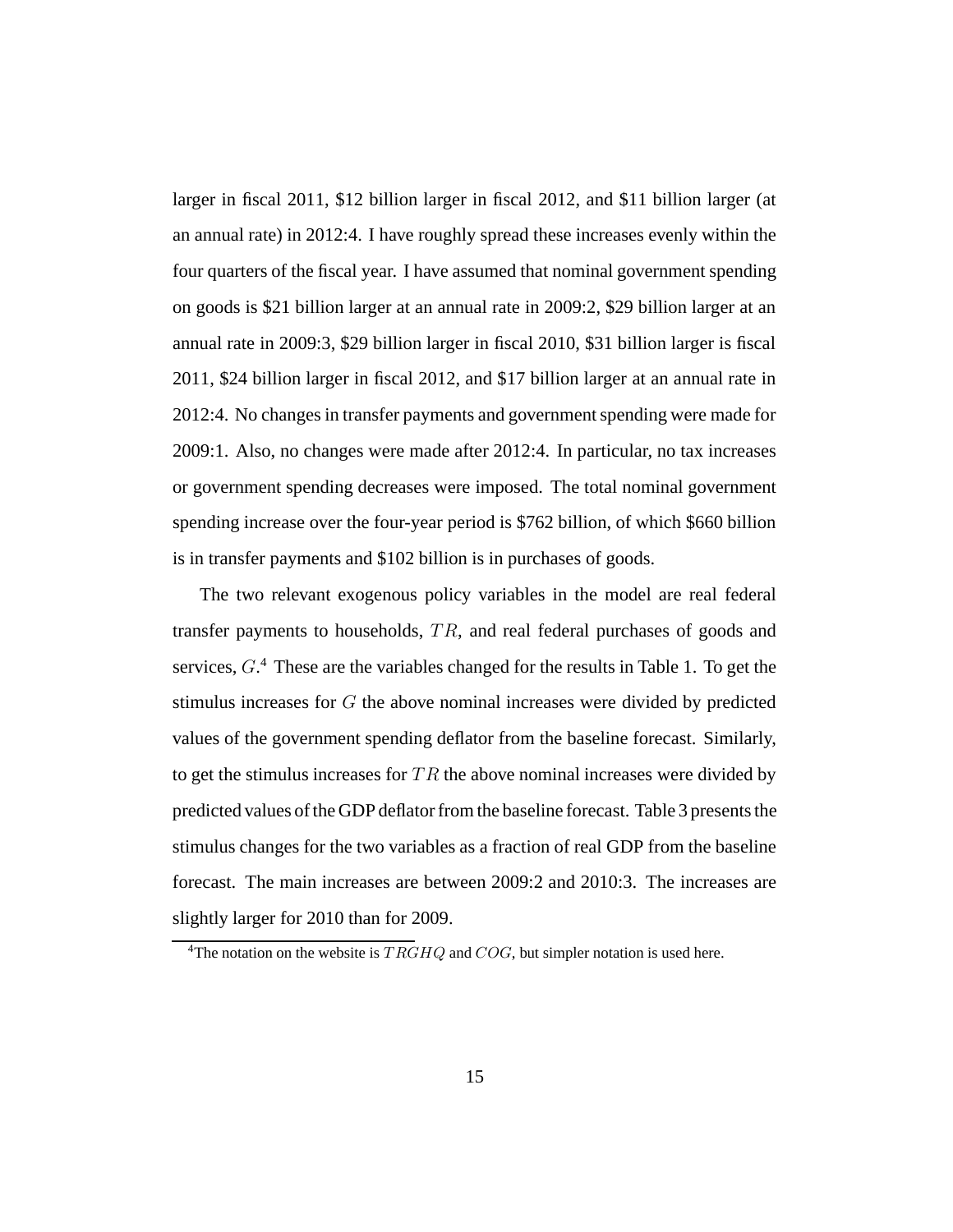| G and TR            |                      |      |  |  |  |  |  |  |
|---------------------|----------------------|------|--|--|--|--|--|--|
| Percent of Real GDP |                      |      |  |  |  |  |  |  |
|                     | in Percentage Points |      |  |  |  |  |  |  |
| qtr                 | G                    | TR   |  |  |  |  |  |  |
| 2009.1              | 0.00                 | 0.00 |  |  |  |  |  |  |
| 2009.2              | 0.16                 | 2.27 |  |  |  |  |  |  |
| 2009.3              | 0.22                 | 2.64 |  |  |  |  |  |  |
| 2009.4              | 0.22                 | 2.62 |  |  |  |  |  |  |
| 2010.1              | 0.21                 | 2.62 |  |  |  |  |  |  |
| 2010.2              | 0.21                 | 2.60 |  |  |  |  |  |  |
| 2010.3              | 0.21                 | 2.57 |  |  |  |  |  |  |
| 2010.4              | 0.22                 | 0.71 |  |  |  |  |  |  |
| 2011.1              | 0.21                 | 0.70 |  |  |  |  |  |  |
| 2011.2              | 0.21                 | 0.68 |  |  |  |  |  |  |
| 2011.3              | 0.20                 | 0.67 |  |  |  |  |  |  |
| 2011.4              | 0.16                 | 0.07 |  |  |  |  |  |  |
| 2012.1              | 0.15                 | 0.07 |  |  |  |  |  |  |
| 2012.2              | 0.15                 | 0.07 |  |  |  |  |  |  |
| 2012.3              | 0.14                 | 0.07 |  |  |  |  |  |  |
| 2012.4              | 0.10                 | 0.07 |  |  |  |  |  |  |

**Table 3 Stimulus Changes for**

#### **Results**

As noted above, the baseline values are actual values for 2009:1–2009:4 and forecast values for  $2010:1-2020:4.^5$  If the actual residuals for  $2009:1-2009:4$  are added to the model (with zero residuals used for 2010:1–2020:4) and a simulation is run for the 2009:1–2020:4 period, the solution values reproduce the baseline values. (Zero residuals are used for 2010:1–2020:4 because these were used for the forecast.) In order to have the experiment with the stimulus measures taken out be consistent with this, the same (actual) residuals for 2009;1–2009:4 were used (with zero residuals used for 2010:1–2020:4). Given these residuals and the

<sup>5</sup>For countries other than the United States not all variable values were available through 2009:4, and when necessary missing values were chosen ahead of time (usually by simple extrapolation).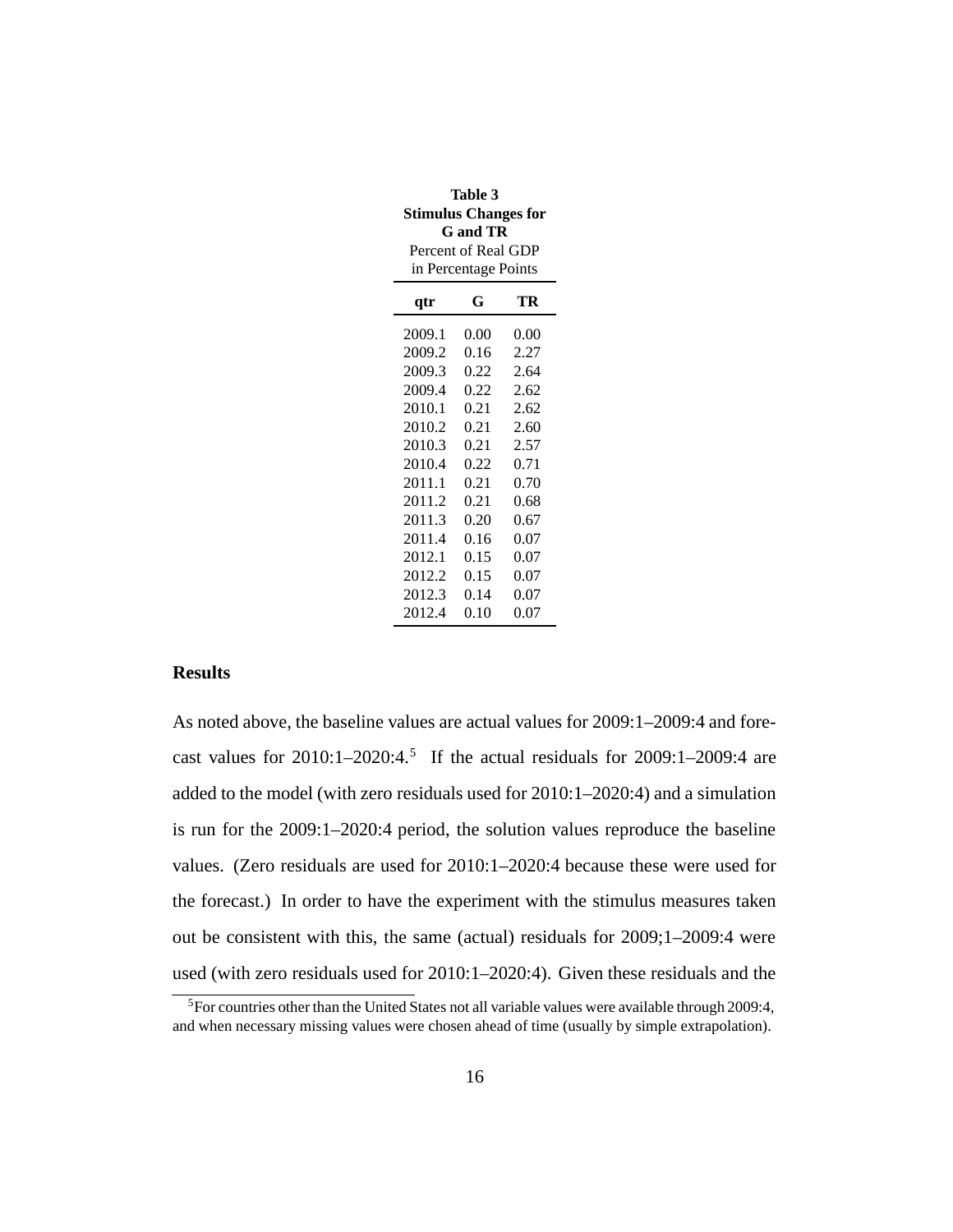new (lower) values of *G* and *T R*, the model was solved for 2009:1–2020:4. This solution is the model's estimate of what the world economy would have been like had there been no stimulus bill. Results are presented in Tables 4 and 5 for selected variables. Table 4 presents results for the United States, and Table 5 presents results for other countries. Note that the only changes made were to *G* and *T R*. No future tax increases or spending cuts were imposed to pay for some of the stimulus. This experiment thus does not necessarily represent a realistic (or desirable) long run policy. It is simply examining the macroeconomic consequences of the stimulus bill with no other changes made. The values in Tables 4 and 5 are baseline values divided by or subtracted from the predicted no-stimulus values.

Values are presented in Table 4 for real GDP, employment, the unemployment rate, the GDP deflator, the three-month Treasury bill rate, the ratio of federal interest payments to GDP, the ratio of the federal government deficit to GDP, and the ratio of the federal government debt to GDP. The cyclical features of the model are immediately evident from Table 4. The stimulus in 2009–2011 has negative effects afterwards. These effects are mostly from the negative stock effects (durable stock, housing stock, and capital stock) that were discussed in Section 2. There are also slight negative effects from the higher price level and the higher level of interest rates.

The peak output effect is in 2010:3, where output is 3.62 percent larger. The peak employment effect is in 2010:4, where employment is 3.07 percent larger (3.757 million jobs). In this quarter the unemployment rate is 1.76 percentage points lower. The GDP deflator effect reaches a peak in 2011:4, where the GDP deflator is 1.52 percent higher. The increase in the three-month Treasury bill rate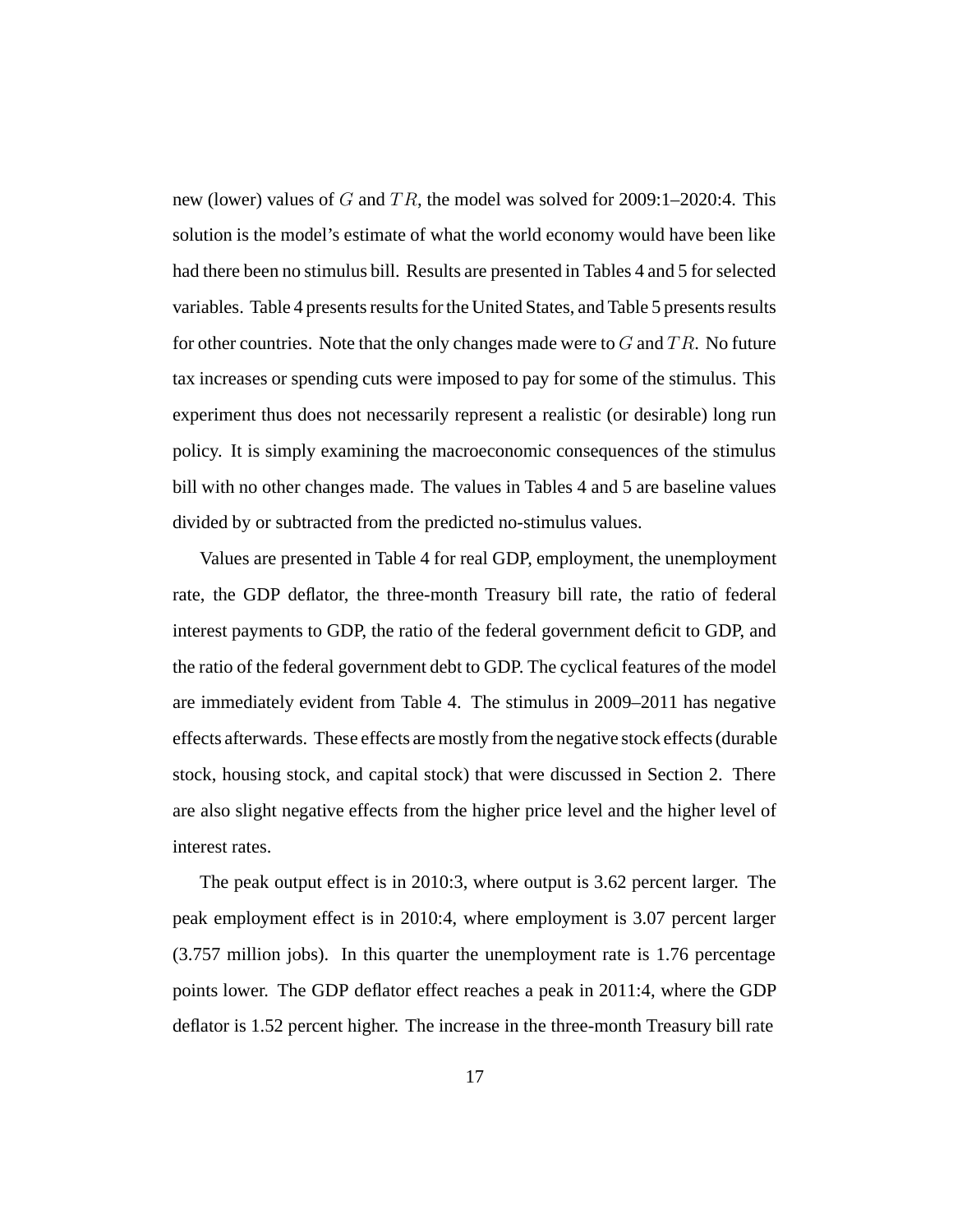| <b>Estimated Stimulus Effects</b><br><b>Baseline Values Divided By or Subtracted From Predicted No-Stimulus Values</b><br><b>Percentage Points</b> |      |      |         |         |      |      |       |      |             |
|----------------------------------------------------------------------------------------------------------------------------------------------------|------|------|---------|---------|------|------|-------|------|-------------|
| qtr                                                                                                                                                | Y    |      | U       | Р       | r    | int  | def   | debt | ${\bf J}^a$ |
| 2009.1                                                                                                                                             | 0.00 | 0.00 | 0.00    | 0.00    | 0.00 | 0.00 | 0.00  | 0.00 | $\Omega$    |
| 2009.2                                                                                                                                             | 0.72 | 0.22 | $-0.16$ | $-0.02$ | 0.12 | 0.01 | 2.24  | 0.27 | 271.        |
| 2009.3                                                                                                                                             | 1.69 | 0.67 | $-0.47$ | 0.01    | 0.16 | 0.02 | 2.42. | 0.48 | 825.        |

**Table 4**

| պա               |              | J            | U                  |              |                      | ш            | ucı          | ucvi         |              |
|------------------|--------------|--------------|--------------------|--------------|----------------------|--------------|--------------|--------------|--------------|
| 2009.1           | 0.00         | 0.00         | 0.00               | 0.00         | 0.00                 | 0.00         | 0.00         | 0.00         | 0.           |
| 2009.2           | 0.72         | 0.22         | $-0.16$            | $-0.02$      | 0.12                 | 0.01         | 2.24         | 0.27         | 271.         |
| 2009.3           | 1.69         | 0.67         | $-0.47$            | 0.01         | 0.16                 | 0.02         | 2.42         | 0.48         | 825.         |
| 2009.4           | 2.51         | 1.25         | $-0.84$            | 0.13         | 0.06                 | 0.03         | 2.16         | 0.59         | 1528.        |
| 2010.1           | 3.12         | 1.86         | $-1.21$            | 0.30         | 0.12                 | 0.03         | 1.98         | 0.69         | 2264.        |
| 2010.2           | 3.49         | 2.42         | $-1.52$            | 0.53         | 0.36                 | 0.04         | 1.86         | 0.83         | 2945.        |
| 2010.3           | 3.62         | 2.88         | $-1.74$            | 0.78         | 0.73                 | 0.06         | 1.79         | 1.04         | 3507.        |
| 2010.4           | 3.13         | 3.07         | $-1.76$            | 1.06         | 0.91                 | $0.07\,$     | 0.13         | 1.12         | 3757.        |
| 2011.1           | 2.39         | 2.99         | $-1.60$            | 1.27         | 0.85                 | 0.10         | 0.31         | 1.44         | 3687.        |
| 2011.2           | 1.67         | 2.71         | $-1.32$            | 1.42         | 0.66                 | 0.12         | 0.51         | 1.84         | 3381.        |
| 2011.3           | 1.08         | 2.34         | $-0.98$            | 1.49         | 0.45                 | 0.15         | 0.68         | 2.25         | 2942.        |
| 2011.4           | 0.44         | 1.87         | $-0.61$            | 1.52         | 0.22                 | 0.17         | 0.23         | 2.60         | 2378.        |
| 2012.1           | $-0.08$      | 1.37         | $-0.25$            | 1.48         | $-0.02$              | 0.19         | 0.39         | 2.95         | 1763.        |
| 2012.2           | $-0.43$      | 0.90         | $0.07\,$           | 1.38         | $-0.25$              | 0.20         | 0.51         | 3.27         | 1167.        |
| 2012.3           | $-0.64$      | 0.48         | 0.32               | 1.25         | $-0.44$              | 0.22         | 0.58         | 3.54         | 638.         |
| 2012.4           | $-0.79$      | 0.14         | 0.51               | 1.10         | $-0.58$              | 0.22         | 0.59         | 3.78         | 183.         |
| 2013.1           | $-0.95$      | $-0.17$      | 0.65               | 0.96         | $-0.68$              | 0.23         | 0.49         | 4.01         | $-225.$      |
| 2013.2           | $-1.00$      | $-0.41$      | 0.73               | 0.80         | $-0.76$              | 0.23         | 0.51         | 4.17         | $-552.$      |
| 2013.3           | $-0.97$      | $-0.58$      | 0.76               | 0.65         | $-0.79$              | 0.23         | 0.51         | 4.28         | $-785.$      |
| 2013.4           | $-0.88$      | $-0.68$      | 0.74               | 0.52         | $-0.78$              | 0.23         | 0.48         | 4.35         | $-927.$      |
| 2014.1           | $-0.78$      | $-0.72$      | 0.68               | 0.41         | $-0.74$              | 0.22         | 0.45         | 4.38         | $-995.$      |
| 2014.2           | $-0.66$      | $-0.72$      | 0.60               | 0.32         | $-0.68$              | 0.21         | 0.42         | 4.39         | $-1002.$     |
| 2014.3           | $-0.54$      | $-0.69$      | 0.51               | 0.25         | $-0.62$              | 0.21         | 0.37         | 4.38         | $-962.$      |
| 2014.4           | $-0.43$      | $-0.64$      | 0.41               | 0.20         | $-0.55$              | 0.20         | 0.33         | 4.34         | $-888.$      |
| 2015.1           | $-0.33$      | $-0.57$      | 0.32               | 0.16         | $-0.47$              | 0.19         | 0.29         | 4.31         | $-794.$      |
| 2015.2           | $-0.24$      | $-0.49$      | 0.23               | 0.15         | $-0.40$              | 0.18         | 0.25         | 4.25         | $-689.$      |
| 2015.3           | $-0.15$      | $-0.41$      | 0.15               | 0.14         | $-0.33$              | 0.17         | 0.21         | 4.20         | $-578.$      |
| 2015.4           | $-0.08$      | $-0.33$      | $0.08\,$           | 0.14         | $-0.27$              | 0.16         | 0.18         | 4.13         | $-467.$      |
| 2016.1           | $-0.03$      | $-0.26$      | $0.02\,$           | 0.14         | $-0.22$              | 0.16         | 0.15         | 4.07         | $-362.$      |
| 2016.2           | 0.02         | $-0.19$      | $-0.03$            | 0.14         | $-0.18$              | 0.15         | 0.13         | 4.01         | $-265.$      |
| 2016.3           | 0.06         | $-0.12$      | $-0.07$            | 0.15         | $-0.14$              | 0.15         | 0.10         | 3.94         | $-176.$      |
| 2016.4           | 0.09         | $-0.07$      | $-0.10$            | 0.16         | $-0.10$              | 0.14         | 0.09         | 3.88         | $-96.$       |
| 2017.1           | 0.11         | $-0.02$      | $-0.12$            | 0.16         | $-0.08$              | 0.14         | $0.07\,$     | 3.83         | $-28.$       |
| 2017.2           | 0.13         | 0.02         | $-0.14$            | 0.16         | $-0.06$              | 0.13         | 0.06         | 3.77         | 31.          |
| 2017.3           | 0.14         | 0.06         | $-0.15$            | 0.17         | $-0.04$              | 0.13         | 0.05         | 3.72         | 81.          |
| 2017.4           | 0.15         | 0.08         | $-0.16$            | 0.17         | $-0.02$              | 0.13         | 0.04<br>0.04 | 3.67         | 122.         |
| 2018.1           | 0.16         | 0.11<br>0.13 | $-0.16$            | 0.17         | $-0.01$              | 0.13         |              | 3.62<br>3.58 | 156.<br>182. |
| 2018.2           | 0.16<br>0.16 | 0.14         | $-0.16$<br>$-0.16$ | 0.17<br>0.16 | $0.00\,$<br>$0.01\,$ | 0.13<br>0.13 | 0.04<br>0.03 | 3.53         | 203.         |
| 2018.3           |              | 0.15         |                    |              |                      |              | 0.03         | 3.49         |              |
| 2018.4           | 0.16         |              | $-0.15$            | 0.16         | 0.02                 | 0.13         |              |              | 219.<br>230. |
| 2019.1<br>2019.2 | 0.16<br>0.16 | 0.16<br>0.16 | $-0.15$<br>$-0.15$ | 0.16<br>0.16 | 0.02<br>0.03         | 0.13<br>0.13 | 0.04<br>0.04 | 3.45<br>3.41 | 238.         |
| 2019.3           | 0.15         | 0.17         | $-0.14$            | 0.16         | 0.04                 | 0.13         | 0.04         | 3.37         | 243.         |
| 2019.4           | 0.15         | 0.17         | $-0.14$            | 0.16         | 0.04                 | 0.14         | 0.05         | 3.34         | 246.         |
| 2020.1           | 0.15         | 0.17         | $-0.13$            | 0.16         | 0.05                 | 0.14         | 0.05         | 3.30         | 247.         |
| 2020.2           | 0.14         | 0.17         | $-0.13$            | 0.17         | $0.05\,$             | 0.14         | $0.06\,$     | 3.26         | 246.         |
| 2020.3           | 0.14         | 0.16         | $-0.12$            | 0.17         | 0.06                 | 0.14         | 0.06         | 3.23         | 244.         |
| 2020.4           | 0.13         | 0.16         | $-0.12$            | 0.18         | 0.06                 | 0.14         | 0.07         | 3.19         | 240.         |
|                  |              |              |                    |              |                      |              |              |              |              |

*<sup>a</sup>*thousands of jobs.

• sum of *Y* changes = \$554 billion (0.29 percent).

• average of *J* changes = 509 thousand (0.37 percent), average *U* changes = -0.17.

• in 2020:4 federal debt larger by \$1005 billion (\$637 billion in real terms).

*Y* = real GDP, *J* = employment (jobs), *U*  $\Omega$  = 000 memployment rate, *P* = GDP deflator, 18

*r* = three-month Treasury bill rate, *int* = federal interest payments/GDP ratio,

 $\operatorname{def} =$  federal deficit/GDP ratio,  $\operatorname{debt} =$  federal government debt/GDP ratio.

*<sup>•</sup>* percent deviations for *<sup>Y</sup>* , *<sup>J</sup>*, and *<sup>P</sup>*, absolute deviations for *<sup>U</sup>*, *<sup>r</sup>*, *int*, *def*, and *debt*.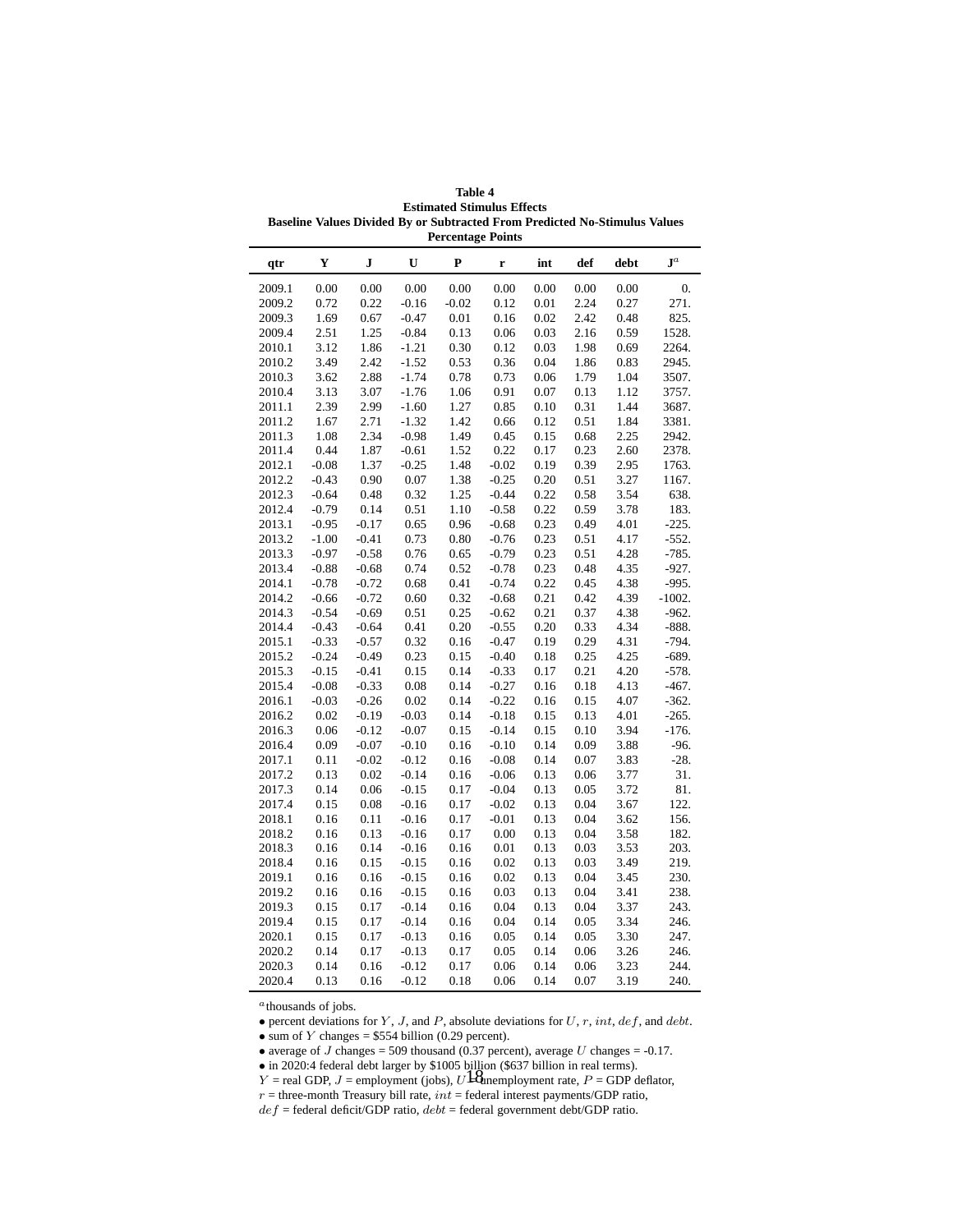| 1 сгсениаде 1 онно |          |          |          |          |          |          |          |          |  |
|--------------------|----------|----------|----------|----------|----------|----------|----------|----------|--|
| qtr                | $Y_{ca}$ | $Y_{ja}$ | $Y_{uk}$ | $Y_{ge}$ | $Y_{fr}$ | $Y_{me}$ | $Y_{ch}$ | $Y_{id}$ |  |
| 2009.1             | 0.00     | 0.00     | 0.00     | 0.00     | 0.00     |          |          |          |  |
| 2009.2             | 0.16     | 0.01     | 0.01     | 0.02     | 0.01     |          |          |          |  |
| 2009.3             | 0.49     | 0.04     | 0.04     | 0.06     | 0.03     |          |          |          |  |
| 2009.4             | 0.95     | 0.08     | 0.08     | 0.11     | 0.06     | 0.53     | 0.12     | 0.03     |  |
| 2010.1             | 1.50     | 0.14     | 0.13     | 0.18     | 0.10     |          |          |          |  |
| 2010.2             | 2.12     | 0.20     | 0.19     | 0.26     | 0.14     |          |          |          |  |
| 2010.3             | 2.76     | 0.26     | 0.25     | 0.34     | 0.19     |          |          |          |  |
| 2010.4             | 3.26     | 0.31     | 0.31     | 0.42     | 0.23     | 2.83     | 0.61     | 0.13     |  |
| 2011.1             | 3.62     | 0.36     | 0.35     | 0.48     | 0.27     |          |          |          |  |
| 2011.2             | 3.82     | 0.38     | 0.39     | 0.54     | 0.30     |          |          |          |  |
| 2011.3             | 3.89     | 0.39     | 0.41     | 0.58     | 0.32     |          |          |          |  |
| 2011.4             | 3.79     | 0.39     | 0.41     | 0.59     | 0.33     | 3.75     | 0.76     | 0.17     |  |
| 2012.1             | 3.54     | 0.38     | 0.40     | 0.61     | 0.34     |          |          |          |  |
| 2012.2             | 3.16     | 0.36     | 0.38     | 0.60     | 0.33     |          |          |          |  |
| 2012.3             | 2.69     | 0.33     | 0.34     | 0.57     | 0.31     |          |          |          |  |
| 2012.4             | 2.15     | 0.30     | 0.29     | 0.52     | 0.27     | 2.51     | 0.45     | 0.12     |  |
| 2013.1             | 1.57     | 0.26     | 0.26     | 0.48     | 0.25     |          |          |          |  |
| 2013.2             | 0.98     | 0.23     | 0.22     | 0.41     | 0.21     |          |          |          |  |
| 2013.3             | 0.41     | 0.19     | 0.17     | 0.33     | 0.16     |          |          |          |  |
| 2013.4             | $-0.14$  | 0.17     | 0.13     | 0.24     | 0.11     | 0.86     | 0.08     | 0.05     |  |
| 2014.1             | $-0.63$  | 0.13     | 0.10     | 0.16     | 0.08     |          |          |          |  |
| 2014.2             | $-1.06$  | 0.11     | 0.07     | 0.07     | 0.05     |          |          |          |  |
| 2014.3             | $-1.42$  | 0.09     | 0.05     | $-0.01$  | 0.01     |          |          |          |  |
| 2014.4             | $-1.71$  | 0.08     | 0.03     | $-0.09$  | $-0.01$  | $-0.15$  | $-0.12$  | 0.00     |  |
| 2015.1             | $-1.93$  | 0.06     | 0.01     | $-0.18$  | $-0.03$  |          |          |          |  |
| 2015.2             | $-2.08$  | 0.05     | 0.00     | $-0.24$  | $-0.04$  |          |          |          |  |
| 2015.3             | $-2.17$  | 0.05     | $-0.01$  | $-0.30$  | $-0.04$  |          |          |          |  |
| 2015.4             | $-2.18$  | 0.05     | $-0.02$  | $-0.34$  | $-0.04$  | $-0.47$  | $-0.16$  | $-0.03$  |  |
| 2016.1             | $-2.14$  | 0.04     | $-0.02$  | $-0.40$  | $-0.04$  |          |          |          |  |
| 2016.2             | $-2.04$  | 0.04     | $-0.02$  | $-0.42$  | $-0.03$  |          |          |          |  |
| 2016.3             | $-1.89$  | 0.05     | $-0.02$  | $-0.43$  | $-0.01$  |          |          |          |  |
| 2016.4             | $-1.70$  | 0.06     | $-0.01$  | $-0.43$  | 0.01     | $-0.38$  | $-0.10$  | $-0.04$  |  |
| 2017.1             | $-1.48$  | 0.06     | $-0.01$  | $-0.44$  | 0.02     |          |          |          |  |
| 2017.2             | $-1.23$  | 0.06     | 0.00     | $-0.42$  | 0.05     |          |          |          |  |
| 2017.3             | $-0.95$  | 0.07     | 0.01     | $-0.39$  | 0.07     |          |          |          |  |
| 2017.4             | $-0.67$  | 0.08     | 0.02     | $-0.34$  | 0.10     | $-0.15$  | $-0.03$  | $-0.04$  |  |
| 2018.1             | $-0.37$  | 0.09     | 0.03     | $-0.31$  | 0.12     |          |          |          |  |
| 2018.2             | $-0.08$  | 0.09     | $0.04\,$ | $-0.26$  | 0.14     |          |          |          |  |
| 2018.3             | 0.20     | 0.10     | 0.05     | $-0.20$  | 0.16     |          |          |          |  |
| 2018.4             | 0.47     | 0.11     | 0.07     | $-0.14$  | 0.18     | 0.06     | 0.03     | $-0.04$  |  |
| 2019.1             | 0.72     | 0.12     | 0.08     | $-0.09$  | 0.19     |          |          |          |  |
| 2019.2             | 0.94     | 0.12     | 0.09     | $-0.03$  | 0.21     |          |          |          |  |
| 2019.3             | 1.14     | 0.13     | 0.10     | 0.03     | 0.22     |          |          |          |  |
| 2019.4             | 1.31     | 0.13     | 0.11     | 0.08     | 0.22     | 0.22     | 0.06     | $-0.03$  |  |
| 2020.1             | 1.44     | 0.14     | 0.12     | 0.13     | 0.23     |          |          |          |  |
| 2020.2             | 1.54     | 0.15     | 0.12     | 0.17     | 0.23     |          |          |          |  |
| 2020.3             | 1.60     | 0.15     | 0.12     | 0.20     | 0.23     |          |          |          |  |
| 2020.4             | 1.63     | 0.15     | 0.12     | 0.23     | 0.22     | 0.33     | 0.07     | $-0.02$  |  |
|                    |          |          |          |          |          |          |          |          |  |

**Table 5 Estimated Stimulus Effects: Other Countries Baseline Values Divided By Predicted No-Stimulus Values Percentage Points**

*Y* = real GDP

 $ca = Canada$ , ja = Japan, uk = United Kingdom, ge = Germany, fr = France,  $me = Mexico$ ,  $ch = China$ ,  $id = India$ .

Values for Mexico, China, and India are yearly.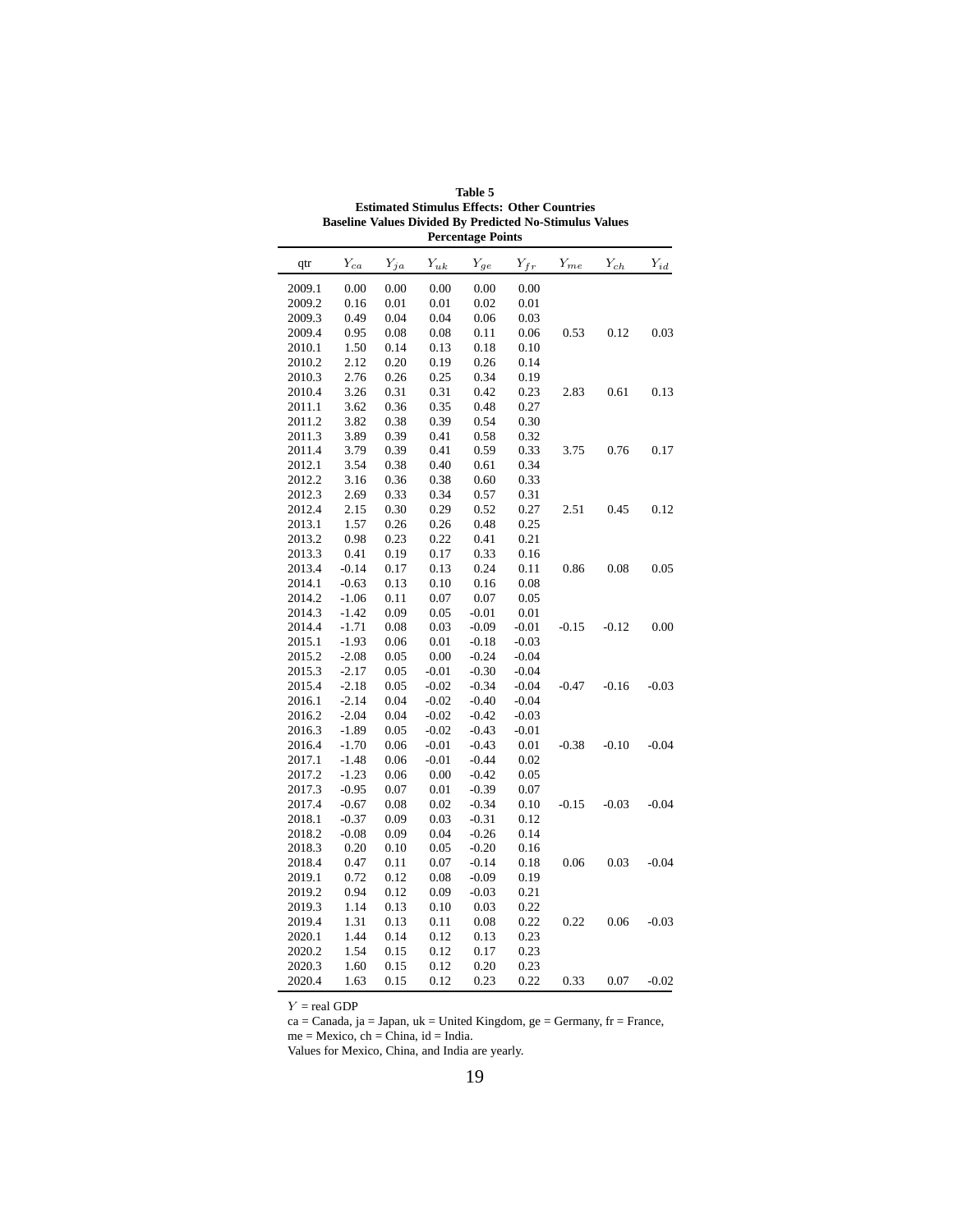from the estimated Fed rule reaches a peak in 2010:4 at 0.91 percentage points.

After the stimulus measures are over in 2012, the negative cyclical features begin to kick in. The peak negative output effect is in 2013:2, where output is 1.00 percent lower. It is interesting to see how much difference the stimulus bill made over the entire 12 year period. The sum of the real output changes over the 48 quarters is \$554 billion (2005 dollars), which is 0.29 percent of the sum of total real output. The average number of jobs is larger by 509 thousand jobs, which is 0.37 percent of the average number of jobs. The unemployment rate is on average 0.17 percentage points lower.

Since no tax rate increases or government spending decreases were imposed in the new simulation, federal government interest payments, the federal government deficit, and the federal government debt all increased relative to nominal GDP. By the end of 2020 the debt/GDP ratio is 3.19 percentage points larger (although not shown, from 67.00 percentage points without the stimulus to 70.19 points with the stimulus). Interest payments are larger because of the larger debt and the higher interest rates, and the deficit is larger primarily because of the increased interest payments.

As noted at the bottom of Table 4, the nominal federal government debt is \$1,005 billion larger in 2020:4. Dividing this figure by the value of the GDP deflator in 2020:4 gives a value of \$637 billion in 2005 dollars. This compares to the sum of the real output gain of \$554 billion. Again, the increase in interest payments is an important factor in increasing the debt. Comparing \$554 billion to \$637 billion, which may seem an obvious comparison to make, ignores discounting. The output gains occurs essentially in the first three years, and the debt increase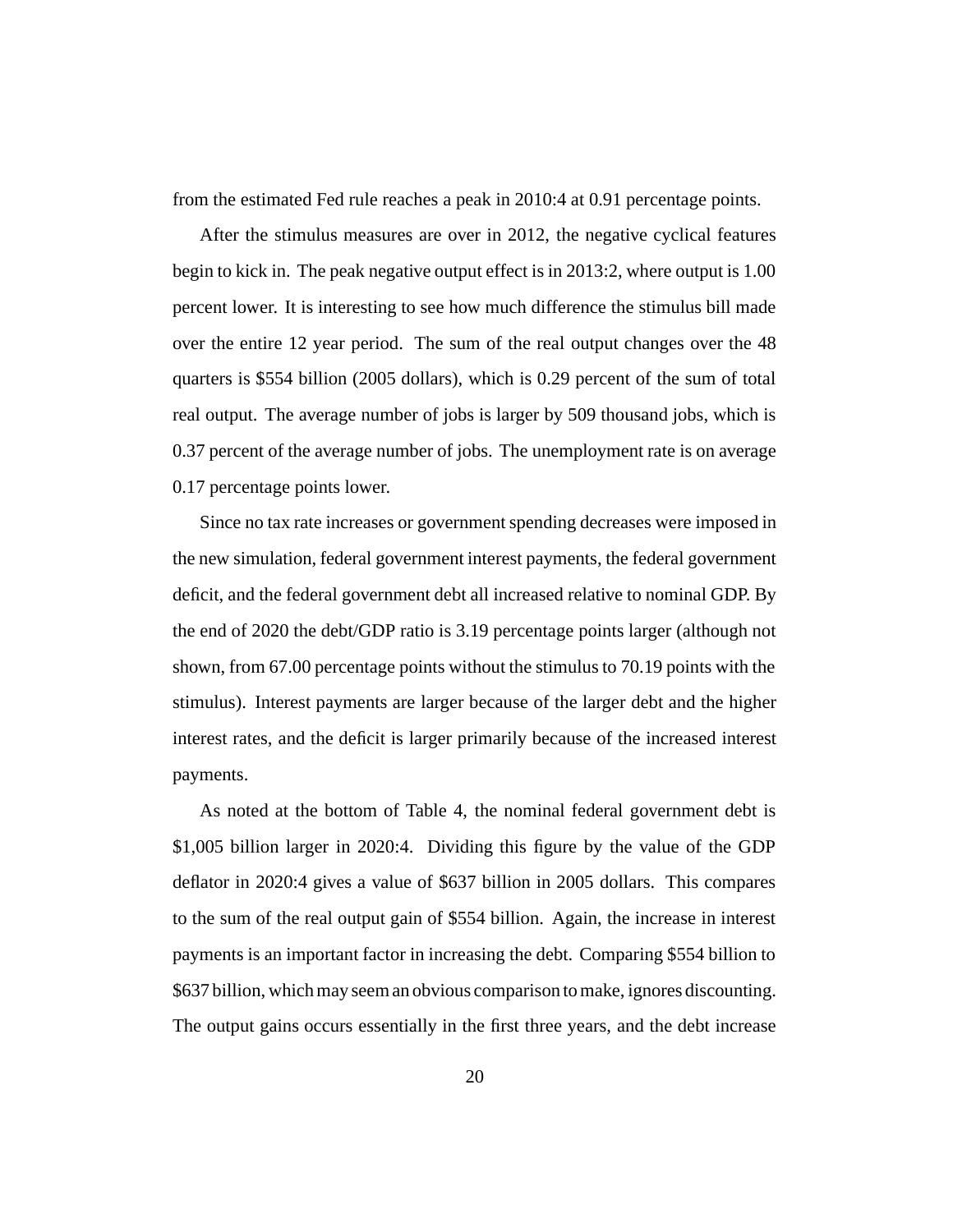slowly occurs over time. More will be said about this in the Conclusion.

Table 5 presents output results for other countries. Canada and Mexico have large effects. For China the peak output effect occurs after three years, at 0.76 percent. The cyclical features of the model are also evident in Table 5; they are driven by the cyclical effects on the United States. Results for other countries and variables are available on my website.

#### **Uncertainty Estimates**

The bootstrap procedure used for the results in Table 2 can be used to estimate standard errors for the stimulus experiment. This was done using 100 trials. Again, the estimated standard errors are small relative to the size of the effects. For the sum of the output changes of \$554 billion, the estimated standard error is \$71 billion; for the average unemployment rate change of -0.17, the estimated standard error is 0.027; and for the average of the employment changes of 509 thousand jobs, the estimated standard error is 69 thousand jobs.

The estimated uncertainty here is much smaller than that used by the CBO (2010) in their analysis of the stimulus bill. Table 6 compares the CBO ranges with the present results for 2009:1–2010:4. In almost every case an estimate here is within the CBO range. Since the CBO ranges are large, it is, of course, not surprising that the current estimates are within the ranges.

Table 6 also presents the estimated standard errors of the current stimulus estimates. For example, the estimated 3.6 percent increase in output for 2010:3 has an estimated standard error of 0.45 percent. This compares to the CBO low and high estimates of 1.3 percent and 4.0 percent, respectively.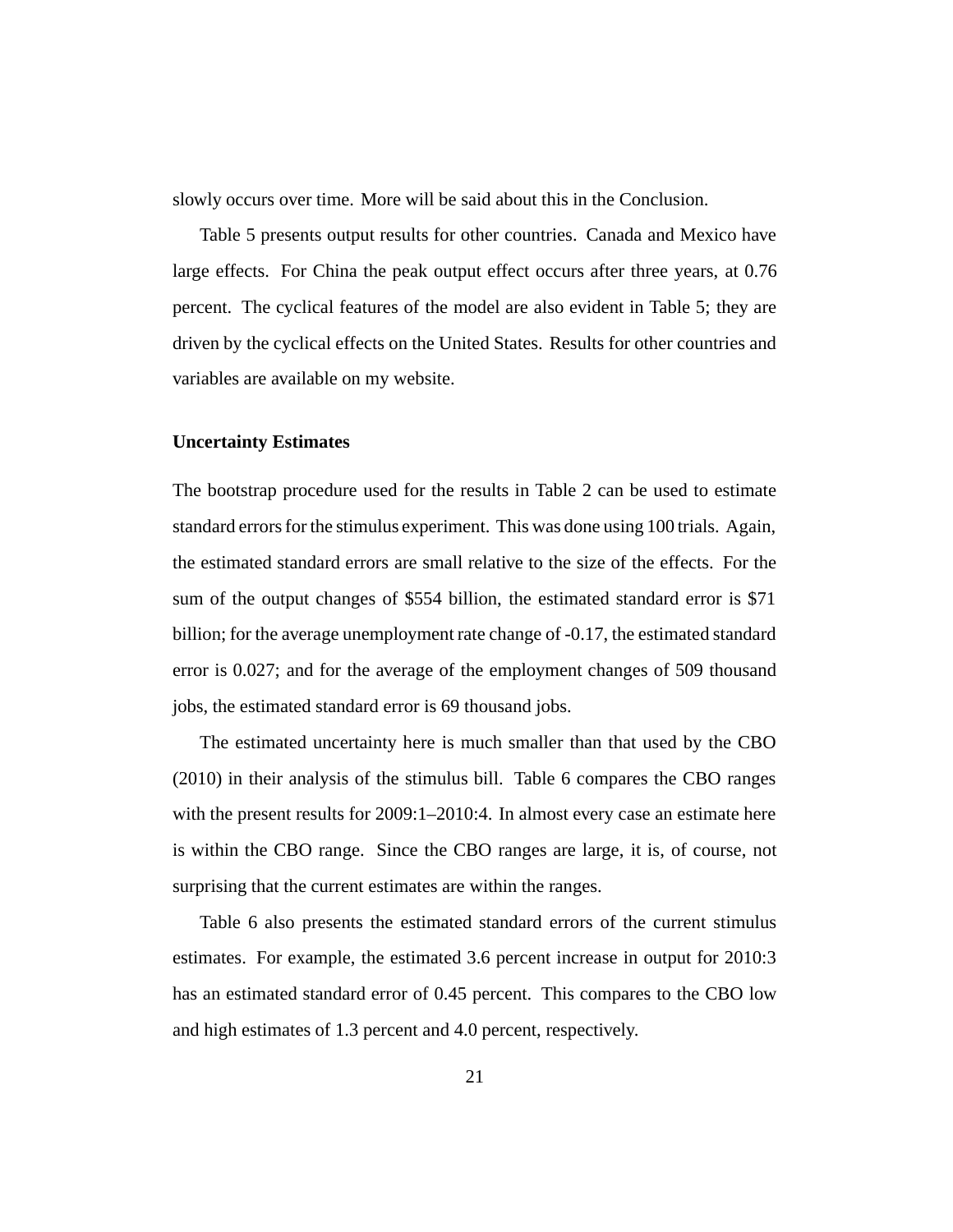| Table 6                                  |
|------------------------------------------|
| <b>Current Stimulus Estimates Versus</b> |
| CBO (2010) Ranges                        |
| <b>Baseline Values Divided By</b>        |
| or Subtracted From                       |
| <b>No-Stimulus Values</b>                |
| <b>Percentage Points</b>                 |

|        | Output     |             |         |                   |  |  |  |  |
|--------|------------|-------------|---------|-------------------|--|--|--|--|
| qtr    | CBO<br>low | CBO<br>high | current | standard<br>error |  |  |  |  |
| 2009.1 | 0.1        | 0.1         | 0.0     | 0.00              |  |  |  |  |
| 2009.2 | 0.9        | 1.5         | 0.7     | 0.09              |  |  |  |  |
| 2009.3 | 1.3        | 2.7         | 1.7     | 0.19              |  |  |  |  |
| 2009.4 | 1.5        | 3.5         | 2.5     | 0.30              |  |  |  |  |
| 2010.1 | 1.5        | 3.9         | 3.1     | 0.37              |  |  |  |  |
| 2010.2 | 1.7        | 4.5         | 3.5     | 0.41              |  |  |  |  |
| 2010.3 | 1.3        | 4.0         | 3.6     | 0.45              |  |  |  |  |
| 2010.4 | 11         | 3.4         | 3.1     | 0.42              |  |  |  |  |

|        | <b>Unemployment Rate</b> |            |         |          |  |  |  |  |
|--------|--------------------------|------------|---------|----------|--|--|--|--|
|        | <b>CBO</b>               | <b>CBO</b> |         | standard |  |  |  |  |
| qtr    | low                      | high       | current | error    |  |  |  |  |
| 2009.1 | 0.0                      | 0.0        | 0.0     | 0.00     |  |  |  |  |
| 2009.2 | $-0.2$                   | $-0.3$     | $-0.2$  | 0.03     |  |  |  |  |
| 2009.3 | $-0.4$                   | $-0.7$     | $-0.5$  | 0.08     |  |  |  |  |
| 2009.4 | $-0.5$                   | $-1.1$     | $-0.8$  | 0.12     |  |  |  |  |
| 2010.1 | $-0.6$                   | $-1.5$     | $-1.2$  | 0.16     |  |  |  |  |
| 2010.2 | $-0.7$                   | $-1.8$     | $-1.5$  | 0.19     |  |  |  |  |
| 2010.3 | $-0.7$                   | $-1.9$     | $-1.7$  | 0.23     |  |  |  |  |
| 2010.4 | $-0.7$                   | $-1.9$     | $-1.8$  | 0.25     |  |  |  |  |
|        |                          |            |         |          |  |  |  |  |

|        | Emplogment <sup>a</sup> |            |         |          |  |  |  |  |
|--------|-------------------------|------------|---------|----------|--|--|--|--|
|        | CBO                     | <b>CBO</b> |         | standard |  |  |  |  |
| qtr    | low                     | high       | current | error    |  |  |  |  |
| 2009.1 | 0.0                     | 0.0        | 0.0     | 0.00     |  |  |  |  |
| 2009.2 | 0.3                     | 0.5        | 0.2     | 0.03     |  |  |  |  |
| 2009.3 | 0.7                     | 1.3        | 0.5     | 0.09     |  |  |  |  |
| 2009.4 | 1.0                     | 2.1        | 1.0     | 0.13     |  |  |  |  |
| 2010.1 | 12                      | 2.7        | 1.4     | 0.19     |  |  |  |  |
| 2010.2 | 1.4                     | 3.3        | 1.8     | 0.25     |  |  |  |  |
| 2010.3 | 1.3                     | 3.5        | 2.2     | 0.29     |  |  |  |  |
| 2010.4 | 1.2                     | 3.4        | 2.2     | 0.30     |  |  |  |  |

*<sup>a</sup>*employment is the number of people

employed, not the number of jobs.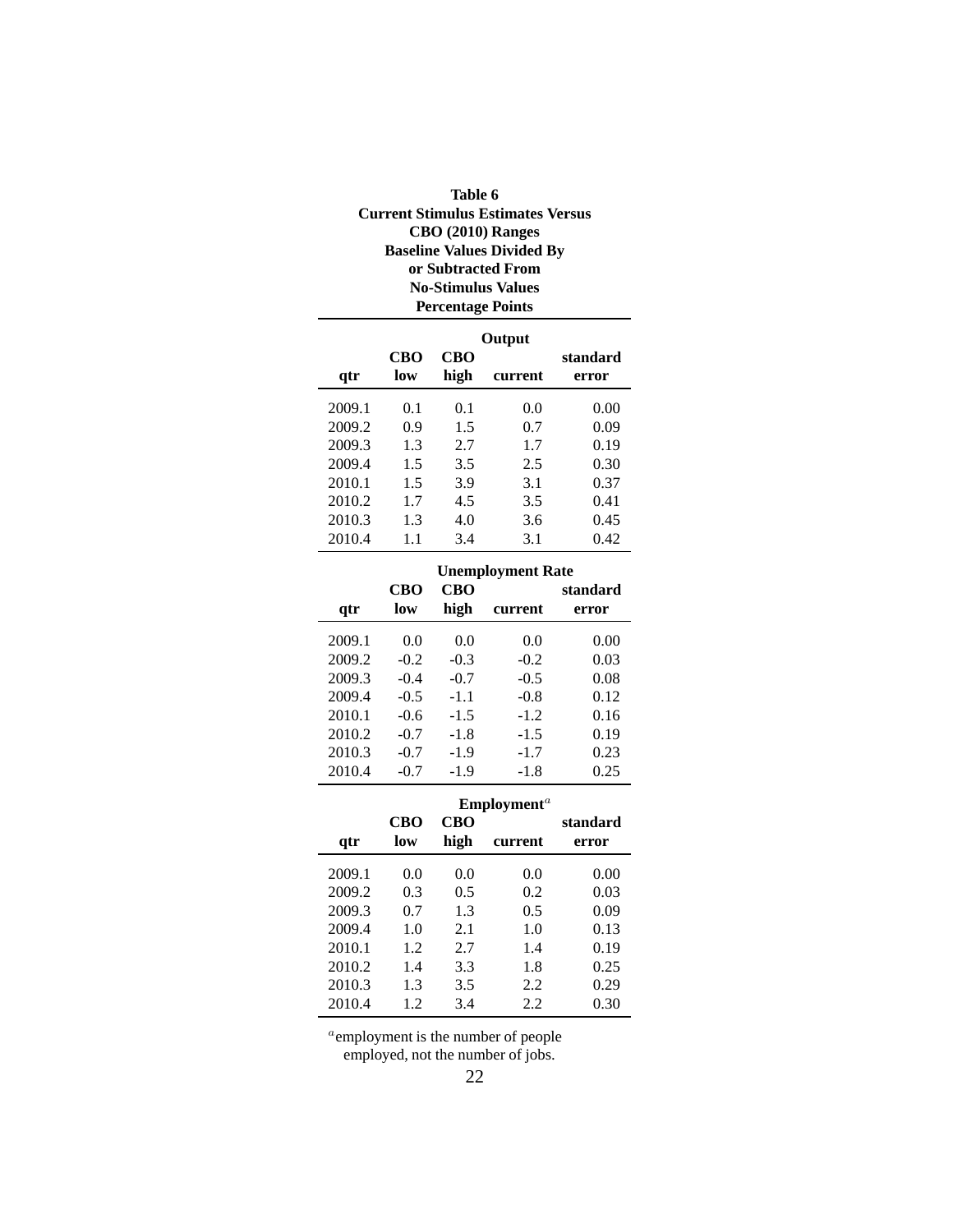# **4 Conclusion**

This paper provides estimates of the effects on the world economy from the 2009 U.S. stimulus bill. It has the advantage of taking into account many endogenous effects. The results show that the output and employment effects over 12 years are positive, with some redistribution away from 2012–2015 and with an increase in the federal debt/GDP ratio. The estimated standard errors of the stimulus estimates are fairly low.

An interesting question is that conditional on the current results being accurate, was the stimulus bill a good idea? Ignoring redistribution issues, the main cost would seem to be the increased government debt. How should one think about the \$637 billion real increase in the debt? If there are no bad asset market reactions due to the larger debt levels, the macro costs of the debt increase might be considered minor. There is nothing in the MC model that predicts bad macro outcomes from a rising debt/GDP ratio. The story is, of course, changed if there are in fact bad asset market reactions, like a large dollar devaluation, a large fall in U.S. stock prices, or a large increase in interest rates on U.S. government securities because of added risk. These reactions cannot be predicted since asset-market changes are essentially unpredictable, which makes it hard to know how to weight the potential cost of a rising debt/GDP ratio. This issue is discussed in Fair (2010). All that can be said from the current results is that the stimulus bill led (or will lead) to an increase in real output over the 12-year period of \$554 billion (0.29 percent) and an increase in the average level of employment of 509 thousand jobs (0.37 percent). The costs are 1) some redistribution of output and employment away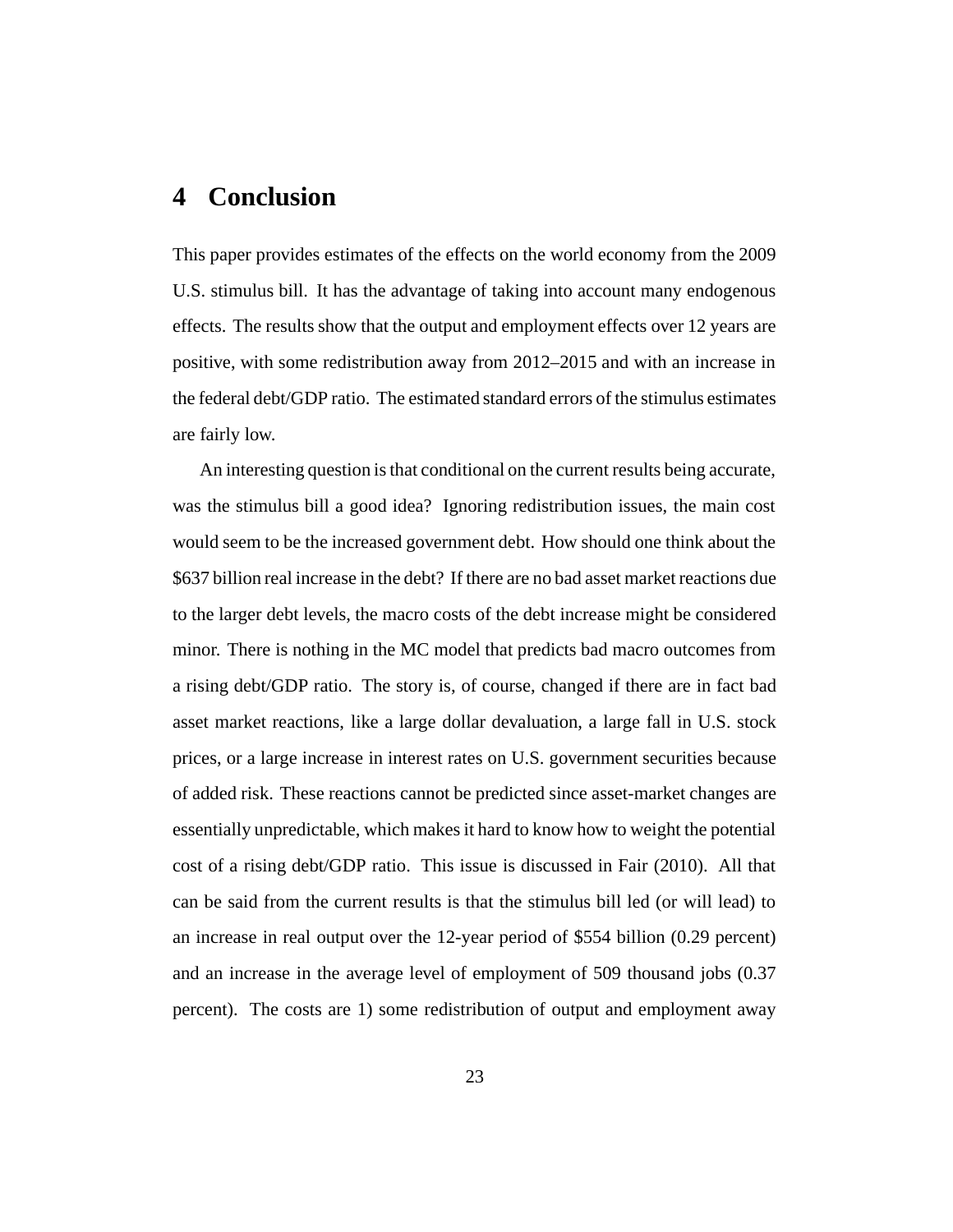from 2012–2015 and 2) some increased risk of bad asset-market reactions from a larger debt/GDP ratio.

### **Appendix: Computing Standard Errors**

There are 1,604 estimated equations in the MC model, of which 1,302 are trade share equations. The estimation period for the United States is 1954:1–2009:4. The estimation periods for the other countries begin as early as 1962:1 and end as late as 2009:3. The estimation period for most of the trade share equations is 1966:1–2008:4. For each estimated equation there are estimated residuals over the estimation period. Let  $\hat{u}_t$  denote the 1604-dimension vector of the estimated residuals for quarter *t*. <sup>6</sup> Most of the estimation periods have the 1972:1–2007:4 period—144 quarters– in common, and this period is taken to be the "base" period. These 144 observations on  $\hat{u}_t$  are used for the draws in the bootstrap procedure discussed below.<sup>7</sup>

The solution period used to create new data is 1954:1–2020:4—268 quarters. For a given set of coefficient estimates and error terms, the model can be solved dynamically over this period. Equations enter the solution as data become available. For example, for the period 1954:1–1959:4 only the equations for the United

<sup>&</sup>lt;sup>6</sup>For equations estimated using annual data, the error is put in the first quarter of the year with zeros in the other three quarters (which are never used). If the initial estimate of an equation suggests that the error term is serially correlated, the equation is reestimated under the assumption that the error term follows an autoregressive process (usually first order). The structural coefficients in the equation and the autoregressive coefficient or coefficients are jointly estimated (by 2SLS). The  $\hat{u}_t$  error terms are after adjustment for any autoregressive properties, and they are taken to be *iid* for purposes of the draws.

 $7$ If an estimation period does not include all of the 1972:1–2007:4 period, zero errors are used for the missing quarters.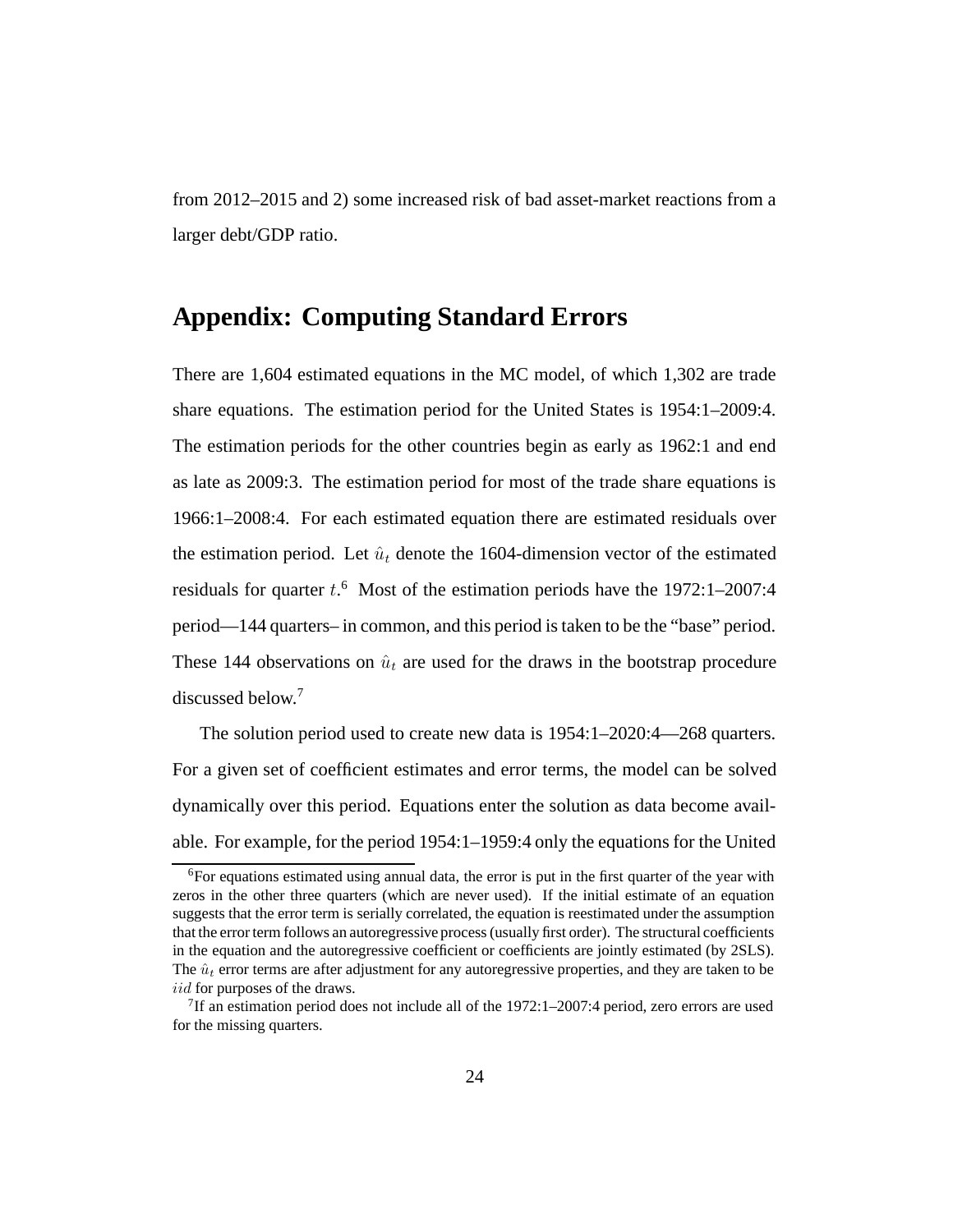States are used. The links from the other countries to the United States are shut off, and the U.S. variables that these links affect are taken to be exogenous. By 1972 almost all the equations are being used. Actual data for the United States end in 2009:4 and somewhat earlier for the other countries. Exogenous variable values from the end of the actual data through 2020:4 are the ones that were chosen for the baseline forecast made in January 30, 2010, which is used in the text.

Each trial of the bootstrap procedure is as follows. First, 268 error vectors are drawn with replacement from the 144 vectors in the base period. (Each vector consists of 1,604 errors.) Using these errors and the coefficient estimates base on the actual data, the model is solved dynamically over the 1954:1–2020:4 period. Using the solution values as the new data set, the 1,604 equations are reestimated. Given these new coefficient estimates and the new data, the stimulus experiment is performed for the  $2009:1-2020:4$  period—as in Tables 4 and  $5.^8$ . The multipliers

 $8$ Given the new data and new coefficient estimates, residuals can be computed for the 2009:1– 2020:4 period—1,064 residuals for each quarter. If these residuals are added to the model and the model is solved for the 2009:1–2020:4 period, the solution values reproduce the values in the new data set. This is taken to be the baseline run. These residuals and the no-stimulus values of *G* and *T R* are then used for the no-stimulus solution. These no-stimulus solution values can then be compared to the values in the new data set to estimate the stimulus effects.

Another procedure for the stimulus experiment is the following. Compute the new data set and new coefficient estimates as above. Then for trial *i* draw from the historical error distribution (the 144 observations on  $\hat{u}_t$ ) errors for 2009:1–2020:4. Given these errors, the new data set, and the new coefficient estimates, solve the model twice, once using the stimulus values of *G* and *T R* and once using the no-stimulus values. For each variable and quarter record the difference between the two solution values. Do *M* trials, which gives *M* values of each difference. Compute the mean of the *M* values for each difference, and take this as the expected value of the stimulus effect. This procedure is a bootstrap within a bootstrap. For a linear model this procedure is not necessary because the errors cancel out and so each trial gives exactly the same difference for each variable and quarter. For a nonlinear model (which the MC model is) this is not the case, but a common property of models like the MC model—see Fair (2004)—is that predicted values from deterministic simulations are close to mean values from stochastic simulations. This means in the present context that mean values from the second bootstrap procedure would be close to the values computed using the one set of residuals. This second bootstrap procedure was not used here.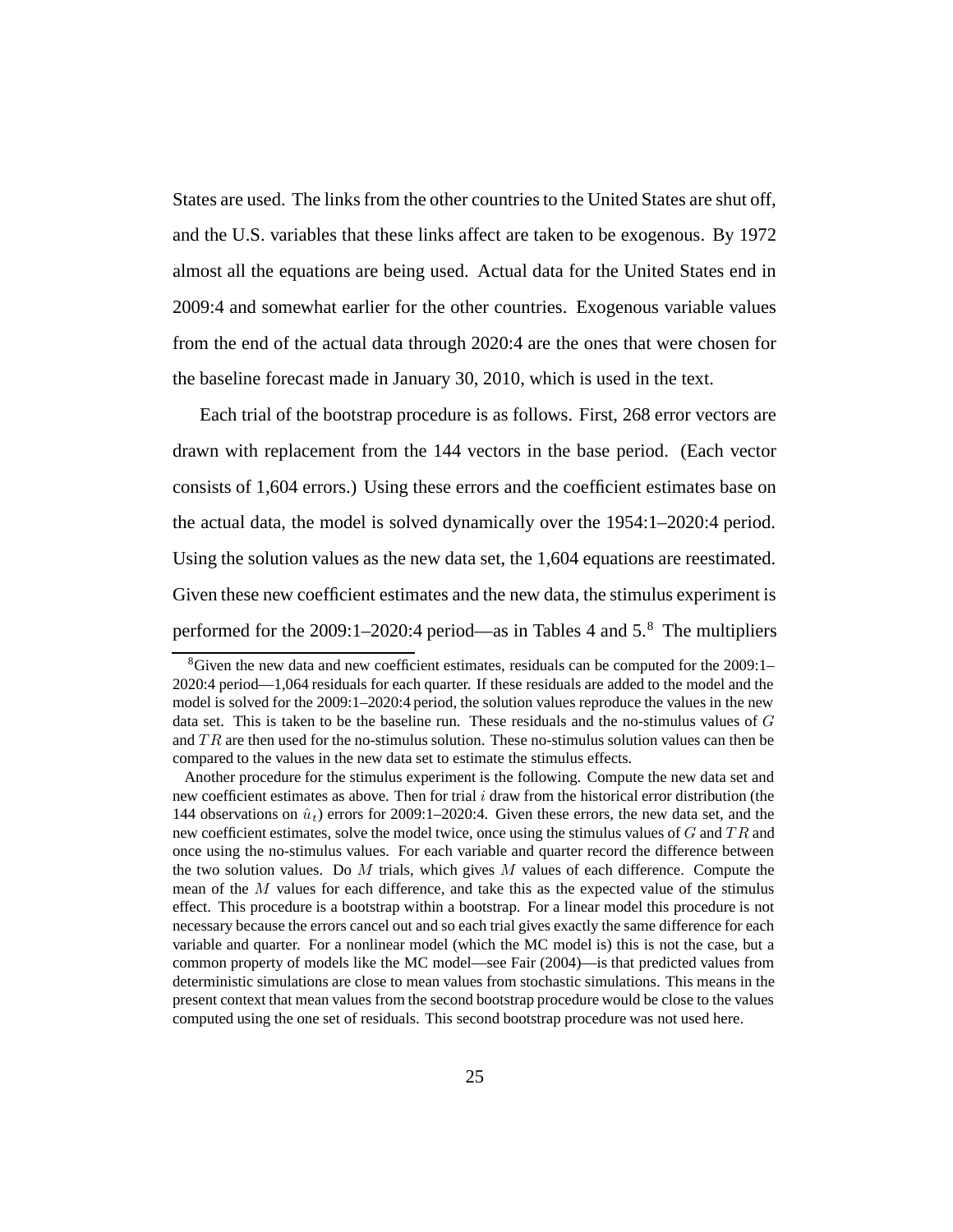are recorded. This is one trial. The procedure is then repeated, say, *N* times. (Note that the coefficient estimates used to generate the new data on each trial are the estimates based on the actual data.) This gives *N* values of each multiplier, from which measures of dispersion can be computed.

The measure of dispersion used in the text is as follows. Rank the *N* values of a given multiplier by size. Let *m<sup>r</sup>* denote the value below which *r* percent of the values lie. The measure of dispersion is  $(m_{.8413} - m_{.1587})/2$ . For a normal distribution this is one standard error.

The experiment done after each new data set and new set of coefficient estimates can be any experiment. For the results in this paper three experiments were done using 100 trials each. Two are the ones in Tables 1 and 2 and one is the stimulus experiment. The same random numbers were generated for each experiment, which avoids noise in comparing across experiments. There were 8 solution failures for each experiment. When a failure occurred, a new draw was taken, so the number of good trials was 100 (not 92). Ignoring solution failures is likely to bias downward the estimated standard errors, although there is no obvious way to estimate by how much.